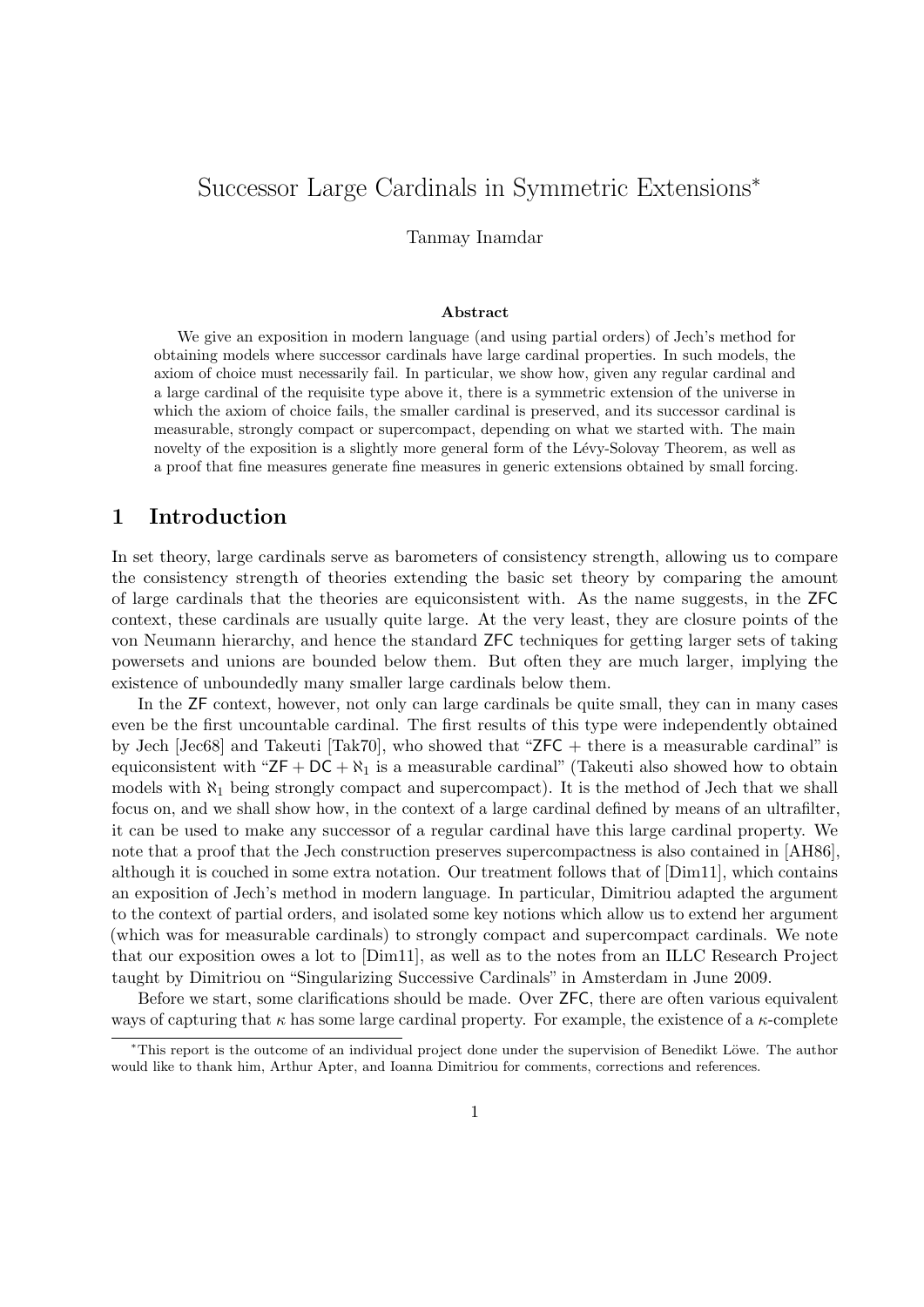ultrafilter on  $\kappa$  is equivalent to  $\kappa$  being the critical point of a non-trivial elementary embedding of the universe into a transitive class. Over  $\mathsf{ZF},$  however, they are not equivalent.  $\aleph_1$  can never satisfy the latter, whereas as we shall show below, it can satisfy the former. This is not just the case with definitions involving elementary embeddings (which technically cannot be expressed in ZFC as they require quantification over classes), but even ZF-expressible, ZFC-equivalent notions of large cardinals need not be ZF-equivalent. A detailed example can be found in [Kie06], where the relations between various ZFC-equivalent and ZF-inequivalent notions related to strong compactness are studied. To prevent confusion, before we start our discussion of large cardinals, we shall make clear which definitions we use. Another thing to note is that in some cases, the consistency strength of ZFC + L is more than ZF + L. An example is when L is the statement "There a cardinal  $\kappa$  such that there is a normal measure on  $\mathcal{P}_{\kappa}(\kappa^+)$ ". For details, see [Bol02].

In this report, we shall show how the Jech construction preserves the following large cardinal properties: measurable,  $\gamma$ -compact,  $\gamma$ -supercompact. The last two also show that the construction preserves strong compactness and supercompactness. We shall try to keep the proofs as modular as possible, so that the reader may be convinced that this technique can be used to show the preservation of any (ZFC-)large cardinal notion which is defined by way of the existence of an ultrafilter. We assume some background in forcing as can be found in [Jec78] or [Kun80].

### 2 Basic Forcing

We shall work with partial orders as opposed to Boolean algebras. In what follows, let  $\langle P, \leq, 1 \rangle$  be a forcing poset, with 1 being the top element. For  $p, q \in \mathbb{P}$ , say that p is stronger than q if  $p \leq q$ .

**Definition 1.** The class  $V^{\mathbb{P}}$  of all  $\mathbb{P}$ -names is obtained by recursion as follows: For  $\tau$  a set,  $\tau \in V^{\mathbb{P}}$  iff  $\tau \subseteq V^{\mathbb{P}} \times \mathbb{P}$ .

**Definition 2.** The *canonical names* for elements of V are defined recursively as follows (for  $x \in V$ ):

$$
\check{x} \stackrel{\Delta}{=} \{ (\check{y}, 1) \mid y \in x \}.
$$

The canonical name for the generic filter is defined as  $\Gamma \stackrel{\Delta}{=} \{(\check{p}, p) \mid p \in \mathbb{P}\}.$ 

From now on,  $\check{x}$  is always assumed to be a canonical name for an element,  $x$ , of the ground model. Consequently, if  $\check{x}$  is a name for x, it is implicitly assumed that x is in V.

**Definition 3.** For G a P-generic filter and  $\tau$  a P-name,  $\tau^G$ , the *interpretation* of  $\tau$  by G, is defined recursively as:

$$
\tau^G \stackrel{\Delta}{=} \{ \sigma^G \mid \exists p \in G((\sigma, p) \in \tau) \}
$$

Correspondingly, the generic extension is defined as  $V[G] \triangleq {\tau^G | \tau \in V^{\mathbb{P}}}.$ 

It can be shown that  $V[G]$  is the smallest transitive model of ZFC containing both V and G. The canonical names defined above are crucial for the proof. From now on, if  $\dot{x}$  is a name, then we write x for its interpretation in a forcing extension. That is, we write x instead of  $(\dot{x})^G$  where G is the generic filter. Also, for M a class of interpretations of names, when we say  $V \subseteq M$  we mean that for every  $x \in V$ ,  $(\check{x})^G \in M$ . Also, we denote the class  $\{\check{x} \mid x \in V\}$  by  $\check{V}$ . Other similar shortcuts with names and their interpretations will also be taken without mentioning. Hopefully, this will not contribute to the reader's confusion.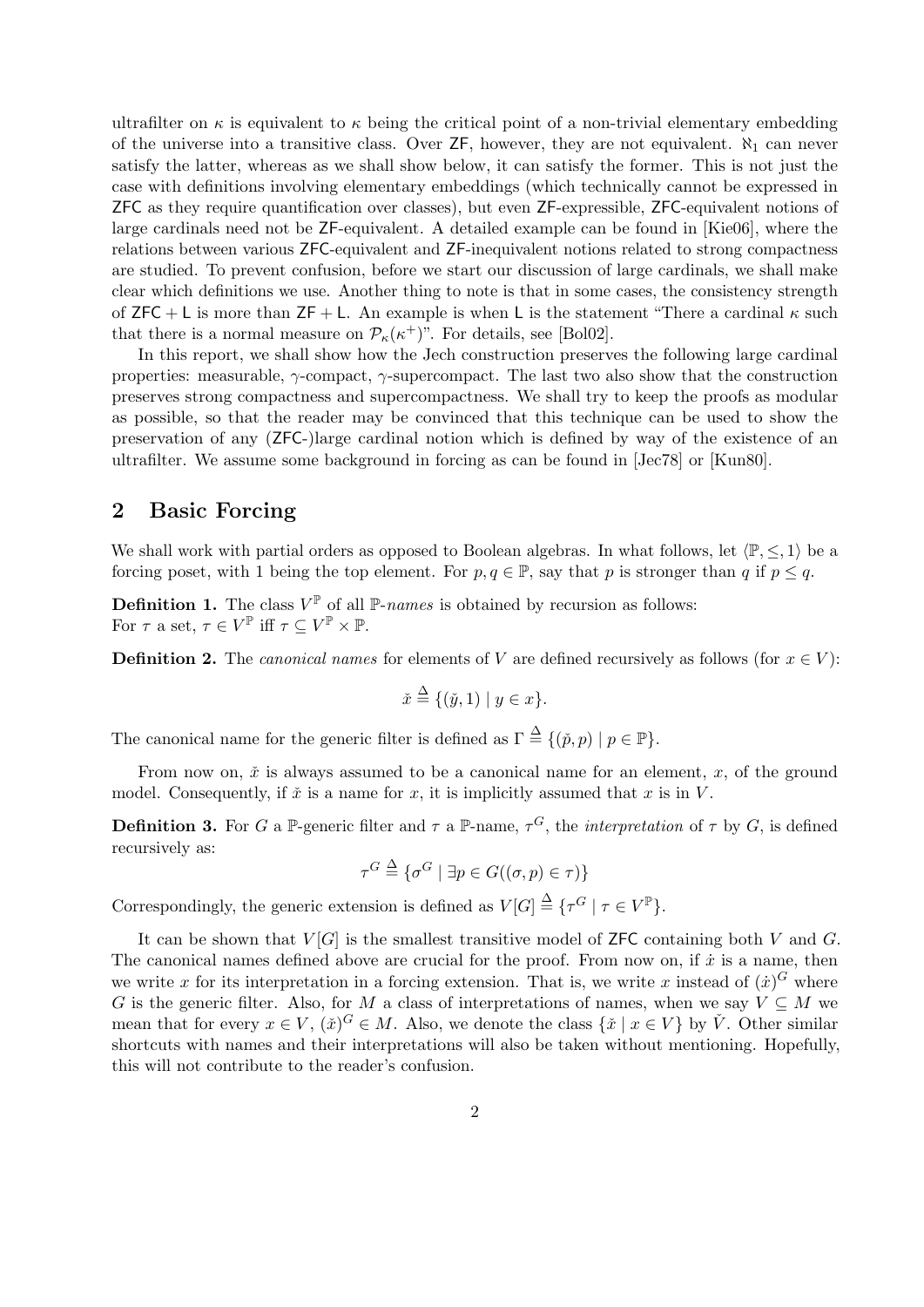#### 3 Symmetric Extensions

In this section, we introduce symmetric extensions and prove some basic results about them.

**Definition 4.** Let  $\langle \mathbb{P}, \leq, 1 \rangle$  be a partial order. An *automorphism a* of  $\mathbb{P}$  is a bijection of  $\mathbb{P}$  such that a and its inverse both preserve  $\leq$  and 1. Given such an automorphism a, it can be seen to act on  $V^{\mathbb{P}}$  by recursion in the following way (we denote the corresponding action by  $a_*$  here for clarity):

$$
a_*(\tau) \stackrel{\Delta}{=} \{ (a_*(\sigma), a(p)) \mid (\sigma, p) \in \tau \}
$$

From now on, given an automorphism a of  $\mathbb{P}$ , we denote its induced action on  $V^{\mathbb{P}}$  by a as well.

The following lemma is called the symmetry lemma. The proof is an easy simultaneous induction on formula complexity.

**Lemma 5** (Symmetry Lemma). Let  $\mathbb P$  be a partial order and  $\mathcal G$  an automorphism group of  $\mathbb P$ . Let  $\varphi$  be a formula of the forcing language with n free variables and let  $\sigma_1,\ldots,\sigma_n\in V^{\mathbb{P}}$  be names. If  $a \in \mathcal{G}$  then

$$
p \Vdash \varphi(\sigma_1, \ldots, \sigma_n) \Leftrightarrow a(p) \Vdash \varphi(a(\sigma_1), \ldots, a(\sigma_n))
$$

**Definition 6.** Let P be a partial order, G an automorphism group of P. A set  $\mathcal{F} \subset \mathcal{P}(\mathcal{G})$  of subgroups of  $\mathcal G$  is called a *filter* if for all subgroups  $H, K$  of  $\mathcal G$ ,

- (i) If  $H \in \mathcal{F}$  and  $H \subset K$ , then  $K \in \mathcal{G}$ .
- (ii) If  $H, K \in \mathcal{F}$  then  $H \cap K \in \mathcal{F}$ .

Further, it is *normal* if for every  $F \in \mathcal{F}$  and every  $g \in \mathcal{G}$ ,  $gFg^{-1} \in \mathcal{F}$ .

For the rest of this section, we fix a partial order  $\mathbb{P}$ , a group G of automorphisms of  $\mathbb{P}$  and a normal filter  $\mathcal F$  over  $\mathcal G$ .

**Definition 7.** For each  $\tau \in V^{\mathbb{P}}$ , its symmetry group with respect to G is defined as:

$$
\mathrm{sym}^{\mathcal{G}}\tau\stackrel{\Delta}{=}\{g\in\mathcal{G}\mid g\tau=\tau\}
$$

That is, if G is seen as acting on  $V^{\mathbb{P}}$ , then sym<sup>G</sup> $\tau$  is the stabiliser group of  $\tau$ . Call  $\tau$  symmetric if sym ${}^{\mathcal{G}}\tau \in \mathcal{F}$ . We denote the class of all hereditarily symmetric names by  $\mathsf{HS}^{\mathcal{F}}$ . That is, recursively, for  $\tau \in V^{\mathbb{P}},$ 

$$
\tau \in \mathsf{HS}^{\mathcal{F}}
$$
 iff  $\mathsf{sym}^{\mathcal{G}} \tau \in \mathcal{F}$  and  $\forall \sigma \in \text{dom}(\tau), \sigma \in \mathsf{HS}^{\mathcal{F}}$ 

Often, we shall not mention  $\mathcal G$  and  $\mathcal F$  when they are clear from the context, and refer to the above as sym and HS respectively.

An easy proof by induction gives us that for any automorphism  $a$  of  $\mathbb{P}$ , and any canonical name  $\check{x} \in V^{\bar{\mathbb{P}}}, a(\check{x}) = \check{x}$ . Consequently, every canonical name is hereditarily symmetric. That is,  $\check{V} \subseteq \mathsf{HS} \subseteq V^{\mathbb{P}}$ .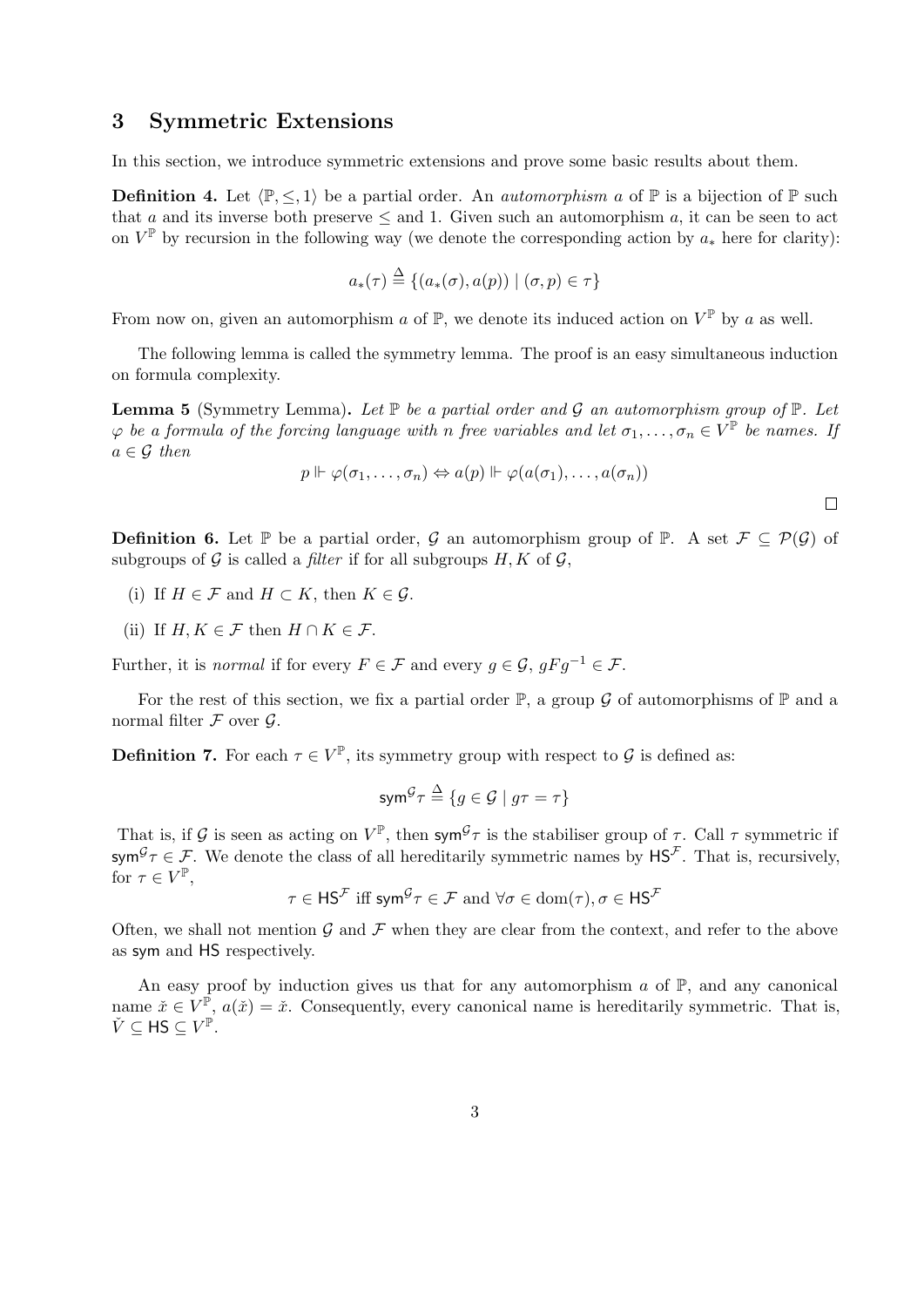**Definition 8.** We define the *symmetric submodel* of  $V[G]$  with respect to  $\mathcal F$  as

$$
V(G)^{\mathcal{F}} \stackrel{\Delta}{=} \{ \tau^G \mid \tau \in {\mathsf{HS}}^{\mathcal{F}} \}
$$

Here as well, we will not mention  $\mathcal F$  if it is clear from context.

**Definition 9.** For a formula  $\varphi$  with n free variables and names  $\sigma_1, \ldots, \sigma_n \in \mathsf{HS}^\mathcal{F}$  we define the symmetric forcing relation  $\mathbb{H}_{\text{HS}}$  by

 $p \Vdash$ <sub>HS</sub>  $\varphi(\sigma_1, \ldots \sigma_n) \stackrel{\Delta}{\Leftrightarrow}$  for every  $\mathbb{P}$ -generic filter G over V such that  $p \in G$ ,  $V(G) \vDash \varphi(\sigma_1, \ldots \sigma_n)$ .

This semantic forcing relation  $\mathbb{H}_{HS}$  can be defined in the ground model in a syntactic way analogous to the usual forcing relation  $\mathbb{H}$ , and it has properties similar to those of the latter, except that the quantifiers are relativized to the hereditarily symmetric names. The proofs of these properties are similar to the case for  $\mathbb{H}$ .

**Lemma 10.** Let  $\varphi$  and  $\psi$  be arbitrary sentences in the forcing language for  $\mathbb{P}$ . Then the following hold:

- (i) If  $p \Vdash_{HS} \varphi$  and  $q \leq p$  then  $q \Vdash_{HS} \varphi$ .
- (ii) There is no p such that  $p \Vdash_{\mathsf{HS}} \varphi$  and  $p \Vdash_{\mathsf{HS}} \neg \varphi$ .
- (iii) For every p there is  $q \leq p$  such that  $q \Vdash_{HS} \varphi$  or  $q \Vdash_{HS} \neg \varphi$ .
- (iv)  $p \Vdash_{HS} \neg \varphi \iff \text{for every } q \leq p \text{ it is not the case that } q \Vdash_{HS} \varphi.$
- (v)  $p \Vdash_{HS} \varphi \land \psi \iff p \Vdash_{HS} \varphi \text{ and } p \Vdash_{HS} \psi.$
- (vi)  $p \Vdash_{HS} \forall x \varphi \iff \text{for every } \sigma \in \mathsf{HS}, \ p \Vdash_{HS} \varphi(\sigma)$ .

(vii)  $p \Vdash_{HS} \varphi \vee \psi \iff \text{for every } q \leq p \text{ there is } r \leq q \text{ such that } r \Vdash_{HS} \varphi \text{ or } r \Vdash_{HS} \psi.$ 

(viii)  $p \Vdash_{HS} \exists x \varphi \iff \text{for every } q \leq p \text{ there is } r \leq q \text{ and } \sigma \in \text{HS} \text{ such that } r \Vdash_{HS} \varphi(\sigma)$ .

Also, corresponding to the Forcing Theorem, a similar result can be proven for  $\Vdash_{HS}$ :

**Lemma 11.** Let  $\varphi$  be a sentence in the forcing language of  $\mathbb{P}$ . If  $V(G) \models \varphi$ , then there is  $q \in G$ such that  $q \Vdash_{\mathsf{HS}} \varphi$ .

*Proof.* For each  $p \in \mathbb{P}$ , there is a  $p' \leq p$  such that p' decides  $\varphi$ . That is, such that  $p' \Vdash_{HS} \varphi$  or  $p' \Vdash$ <sub>HS</sub>  $\neg \varphi$ . Hence, the set

$$
D \stackrel{\Delta}{=} \{p' \in \mathbb{P} \mid p' \text{ decides } \varphi\}
$$

is a dense open set of  $\mathbb{P}$ , and hence there is a  $q \in G \cap D$ . Now, if  $q \Vdash_{HS} \neg \varphi$ , then  $V(G) \models \neg \varphi$ . Therefore,  $q \Vdash_{HS} \varphi$ , and we are done.

These two lemmas in conjunction allow us to argue about  $\mathbb{H}_{\mathsf{HS}}$  in much the same way as  $\mathbb{H}_{\mathsf{S}}$  as can be seen from the proof of the next theorem.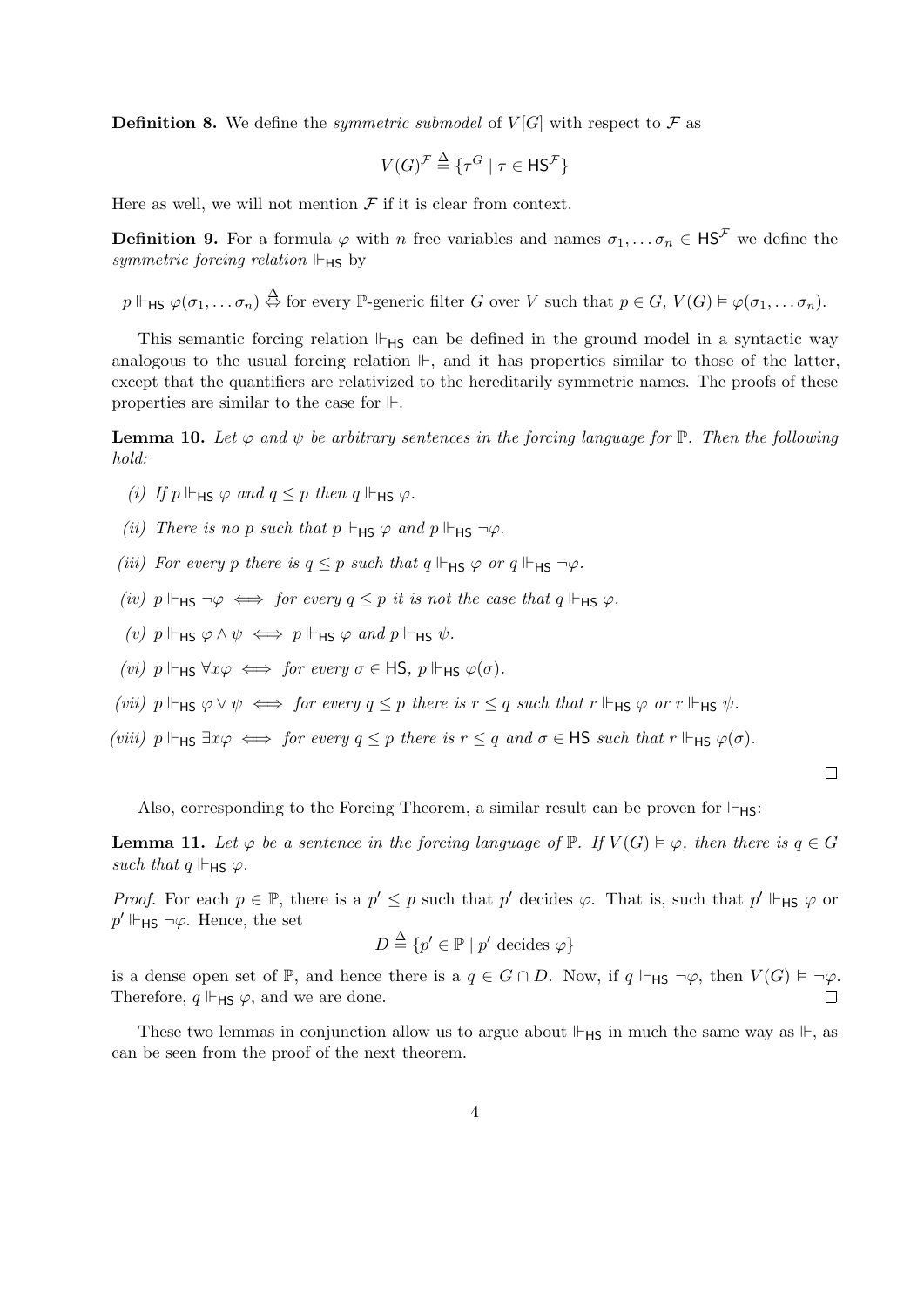**Theorem 12.**  $V(G)$  has the following properties:

- (i)  $V \subseteq V(G) \subseteq V[G]$ .
- (ii)  $V(G)$  is a transitive model of  $\mathsf{ZF}$ .

*Proof.* (i) This follows from the fact that  $\check{V} \subseteq \mathsf{HS} \subseteq V^{\mathbb{P}}$ .

(ii) Transitivity follows from the class HS being hereditary. Extensionality, Foundation, Empty Set and Infinity follow because  $\check{V} \subseteq V(G)$  and  $V(G)$  is transitive. The proof of Pairing is easy, and Union and Powerset have similar proofs assuming Separation. So we prove Separation, Union and Replacement:

For Separation, let  $\varphi$  be a formula and let  $x, y \in V(G)$  with names  $\dot{x}, \dot{y} \in \mathsf{HS}$ . We would like to show that the set  $w \stackrel{\Delta}{=} \{z \in x \mid V(G) \models \varphi(y, z)\}\$ is in  $V(G)$ , so we need to find a name  $\dot{w} \in \mathsf{HS}$  for it. Towards this end, consider the name

$$
\dot{w} \stackrel{\Delta}{=} \{(\sigma, p) \mid \sigma \in \text{dom}(x) \text{ and } p \Vdash_{\mathsf{HS}} \varphi(y, \sigma)\}.
$$

It is clear that  $\forall \sigma \in \text{dom}(\dot{w}), \ \sigma \in \mathsf{HS}.$  So we only need to show that  $\mathsf{sym}(\dot{w}) \in \mathcal{F}$ . But sym $(\dot{x}) \cap$ sym $(\dot{y}) \subseteq$ sym $(\dot{w})$ . To see this, let  $a \in \text{sym}(\dot{x}) \cap \text{sym}(\dot{y})$ . Then

$$
a(\dot{w}) = \{ (a(\sigma), a(p)) \mid \sigma \in \text{dom}(\dot{x}) \text{ and } a(p) \Vdash_{\text{HS}} \varphi(y, a(\sigma)) \}
$$
  
= 
$$
\{ (\tau, q) \mid a^{-1}(\tau) \in \text{dom}(\dot{x}) \text{ and } a^{-1}(q) \Vdash_{\text{HS}} \varphi(y, a^{-1}(\tau)) \}
$$
  
= 
$$
\{ (\tau, q) \mid \tau \in \text{dom}(\dot{x}) \text{ and } q \Vdash_{\text{HS}} \varphi(y, \tau) \}
$$
  
= 
$$
\dot{w}.
$$

The first step here uses the Symmetry Lemma, and the third step the observation that  $a^{-1} \in \text{sym}(\dot{x}) \cap \text{sym}(\dot{y})$ . Hence,  $\dot{w} \in \text{HS}$ , and we are done.

For Union, let  $x \in V(G)$  and  $\dot{x} \in \mathsf{HS}$  a name for x. Consider the name

$$
\tau \stackrel{\Delta}{=} \{(\sigma, 1) \mid \exists \pi \in \text{dom}(\dot{x}) (\sigma \in \text{dom}(\pi))\}.
$$

This name is hereditarily symmetric because for any  $a \in \text{sym}(x)$ ,

$$
\text{dom}(\dot{x}) = \{a(\pi) \mid \pi \in \text{dom}(\dot{x})\},
$$

hence sym $(\dot{x}) \subseteq \text{sym}(\tau)$ . It is also clear that  $\bigcup x \subseteq \tau^G$ , and Union follows by using Separation. For Replacement, let  $x \in V(G)$  and  $\dot{x} \in \mathsf{HS}$  a name for it and  $\varphi$  a formula such that

$$
V(G) \vDash \forall z \in x \exists! y \varphi(z, y).
$$

We would then like to exhibit a set  $w \in V(G)$  and a name  $\dot{w} \in \mathsf{HS}$  for it such that

$$
V(G) \vDash \forall z \in x \exists y \in w \varphi(z, y).
$$

Towards this, for each  $\dot{z} \in \text{dom}(\dot{x})$ , consider the set

$$
S_{\dot{z}} \stackrel{\Delta}{=} \{ \dot{y} \in \mathsf{HS} \mid \exists p \in \mathbb{P}(p \Vdash_{\mathsf{HS}} \varphi(\dot{z}, \dot{y})) \}
$$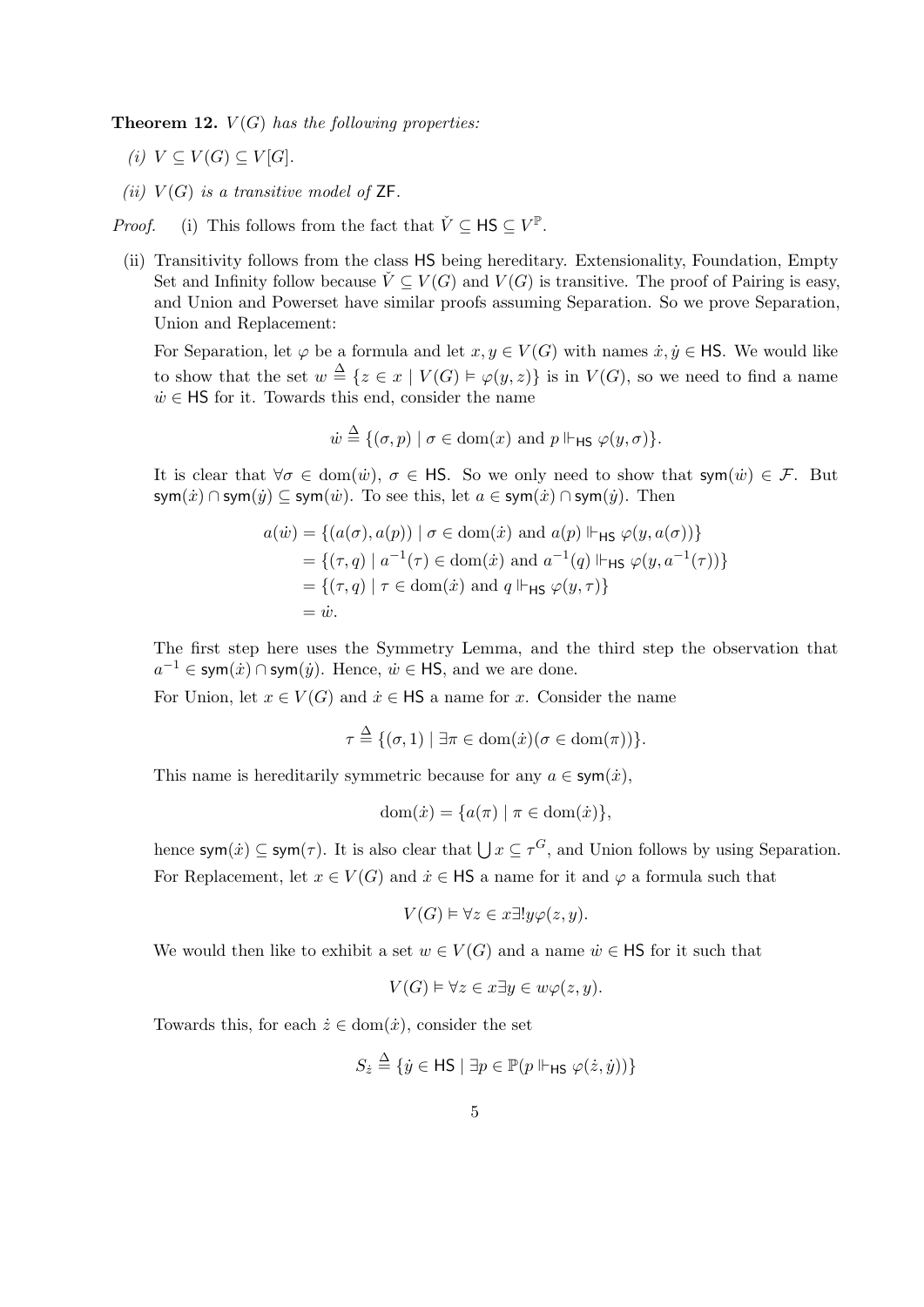and define the name

$$
\tau \stackrel{\Delta}{=} \{(\sigma, 1) \mid \exists \dot{z} \in \text{dom}(\dot{x}) (\sigma \in S_{\dot{z}})\}.
$$

It is clear that if for some  $z \in x, y \in V(G)$  is such that

$$
V(G) \vDash \varphi(z, y),
$$

then  $y \in \tau^G$ , and to see that  $sym(\dot{x}) \subseteq sym(\tau)$  (and consequently,  $sym(\tau) \in \mathcal{F}$  and  $\tau \in \mathsf{HS}$ ), it suffices to observe that for any  $a \in \text{sym}(\dot{x}),$ 

$$
dom(\dot{x}) = dom(a(\dot{x}))
$$
  
= { $a(\pi) | \pi \in dom(\dot{x})$ },

so if

 $\exists \pi \in \text{dom}(\dot{x}) (\sigma \in \text{dom}(\pi)).$ 

then

$$
\exists \pi \in \text{dom}(\dot{x})(a(\sigma) \in \text{dom}(\pi)).
$$

Hence, by the Symmetry Lemma, if there is a  $p \in \mathbb{P}$  and  $\dot{z} \in \text{dom}(\dot{x})$  such that  $p \Vdash_{\mathsf{HS}} \varphi(\dot{z}, \sigma)$ , then  $a(p) \Vdash_{HS} \varphi(a(\dot{z}), a(\sigma))$ . In particular, since  $a(\dot{z}) \in \text{dom}(\dot{x})$ , if  $(\sigma, 1) \in \tau$ , then  $(a(\sigma), 1) \in \tau$ . And so Replacement follows by using Separation.

 $\Box$ 

**Definition 13.** For  $E \subseteq \mathbb{P}$ , define its *pointwise stabiliser group* to be

$$
\mathrm{fix}_{\mathcal{G}} E \stackrel{\Delta}{=} \{ g \in \mathcal{G} \mid \forall p \in E, g(p) = p \}
$$

that is, it is the set of automorphisms which pointwise fix  $E$ . Again, we will usally omit subscripts.

**Definition 14.** Let  $\mathbb{P}$  be a partial order,  $\mathcal{G}$  an automorphism group of  $\mathbb{P}$ . A subset  $I \subseteq \mathcal{P}(\mathbb{P})$  is called a G-symmetry generator if it consists of up-sets, is closed under unions, and if for all  $q \in \mathcal{G}$ and  $E \in I$ , there is an  $E' \in I$  s.t.  $g(\text{fix}E)g^{-1} \supseteq \text{fix}E'.$ 

As we shall see below, G-symmetry generators generate a normal filter over  $\mathcal{G}$ . They also help us identify a property which shall be crucial in the report, that of being projectable. We shall see this in the next section. We have also added a clause of them containing only up-sets. This allows us to conclude that if  $E \in I$ , then E itself is a forcing poset (with the same top element as  $\mathbb{P}$ ). We shall use this property while proving the Approximation Lemma.

**Lemma 15.** If I is a G-symmetry generator, then the set  $\{fixE \mid E \in I\}$  generates a normal filter over G.

*Proof.* Let  $\mathcal{F}_I$  be the set obtained from  $\{\text{fix} E \mid E \in I\}$  by closing it under supergroups. We now need to show that  $\mathcal{F}_I$  is closed under intersections, and that it is normal. Towards closure under intersections, let  $K_1, K_2 \in \mathcal{F}_I$ . Then, by the construction of  $\mathcal{F}_I$ , there must be  $E_1, E_2 \in I$  such that fix $E_i \subseteq K_i$ . It follows that

$$
fix(E_1 \cup E_2) \subseteq fixE_1 \cap fixE_2 \subseteq K_1 \cap K_2.
$$

But {fixE | E ∈ I} generates  $\mathcal{F}_I$ , and I is closed under unions, so it follows that  $\mathcal{F}_I$  is a filter. For normality, let  $a \in \mathcal{G}$  and  $K \in \mathcal{F}_I$ . Then there is an  $E \in I$  such that fix  $E \subseteq K$ . Therefore,  $a(\text{fix}E)a^{-1} \subseteq aKa^{-1}$ . As I is a G-symmetry generator, there is a  $E' \in I$  such that fix  $E' \subseteq$  $a(\text{fix}E)a^{-1} \subseteq aKa^{-1}$ . Consequently,  $aKa^{-1} \in \mathcal{F}_I$ , and so the filter is normal.  $\Box$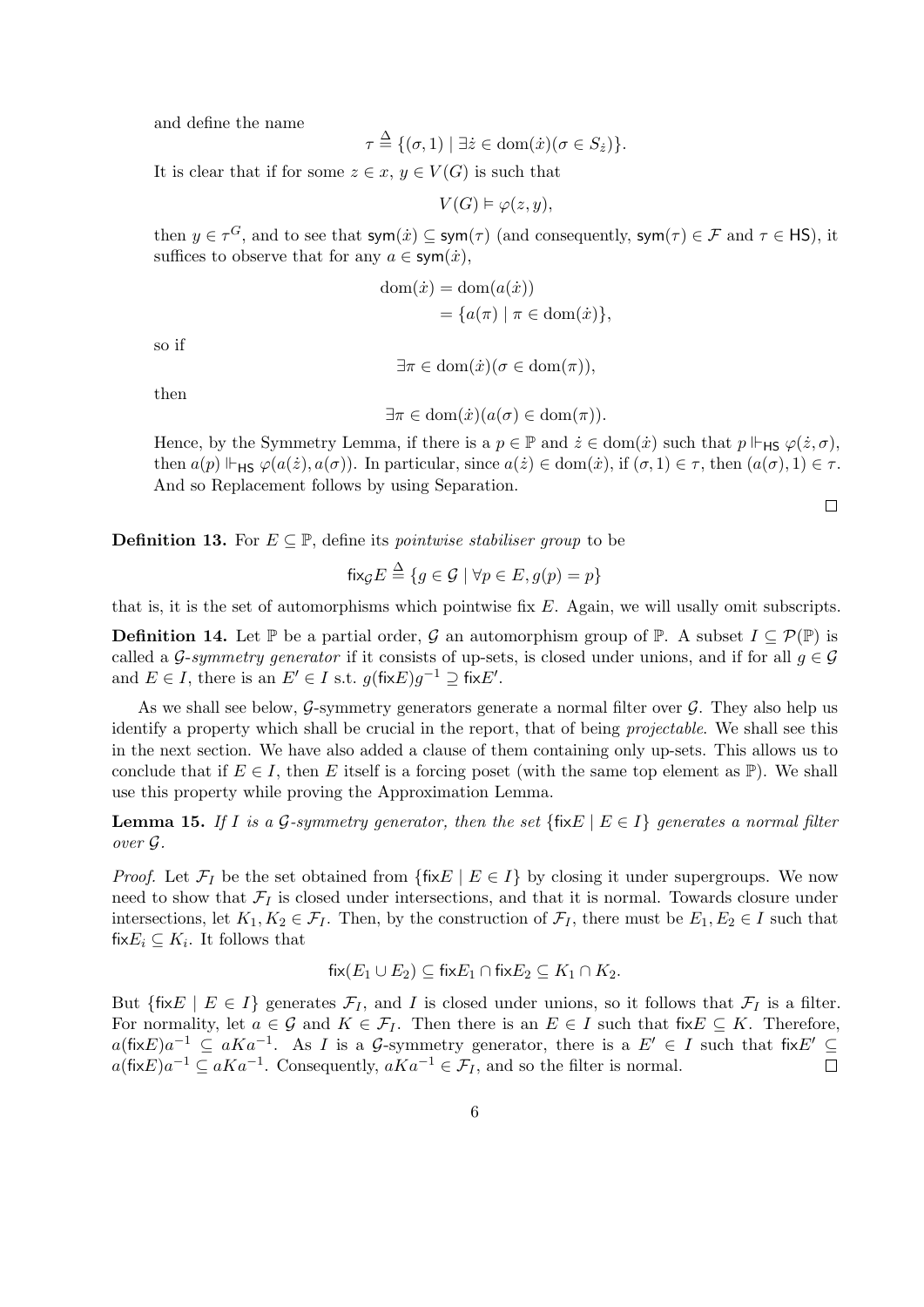We see now that  $\mathcal{G}$ -symmetry generators generate a normal filter, and consequently, if a name  $\sigma$  is in HS, then its symmetry group must be in this normal filter generated by the G-symmetry generator. Consequently, with each name  $\sigma \in \mathsf{HS}$  we can associate an element of the G-symmetry generator which is responsible for the name being symmetric. The next definition makes this notion precise.

**Definition 16.** If I is a G-symmetry generator, a set  $E \in I$  supports a name  $\sigma \in \mathsf{HS}$  if sym $\sigma \supseteq \mathsf{fix}E$ .

### 4 Approximation Lemma

In this section, we prove what we call the Approximation Lemma which will be crucial in our proofs. It essentially allows us to reduce the question about whether some property holds in the symmetric extension to one of verifing this property in an intermediate extension. These intermediate extensions are models of ZFC, thus simplifying the task of verifing the property.

**Definition 17.** Let  $\mathbb{P}$  be a partial order,  $\mathcal{G}$  an automorphism group, and I a symmetry generator. We say that I is projectable for the pair  $(\mathbb{P}, \mathcal{G})$  if for every  $p \in \mathbb{P}$  and every  $E \in I$ , there is a  $p^* \in E$ that is minimal in the partial order such that  $p^* \geq p$ . We shall call  $p \nvert E \stackrel{\Delta}{=} p^*$  the projection of p to E.

The importance of a projectable symmetry generator is that for any  $E \in I$ , and any forcing condition p, we can approximate p in the best possible way by an element of  $E$ . This property is useful because  $I$  generates the normal filter with respect to which our symmetric extension is defined. The next definition christens the situation when this approximation is tight.

**Definition 18.** Let  $\mathbb{P}$  be a partial order, G an automorphism group, and I a projectable symmetry generator for  $(\mathbb{P}, \mathcal{G})$ . We say that the triple  $(\mathbb{P}, \mathcal{G}, I)$  has the *approximation property* if for any formula  $\varphi$  with n free variables, and names  $\sigma_1, \ldots, \sigma_n \in \mathsf{HS}$  all with support  $E \in I$ , and any  $p \in \mathbb{P}$ ,

$$
p \Vdash \varphi(\sigma_1, \ldots, \sigma_n)
$$
 implies that  $p \upharpoonright E \Vdash \varphi(\sigma_1, \ldots, \sigma_n)$ 

The importance of the approximation property is clear: it lets us compute the truth of formulas whose parameters all have the same set as a support by an element of this support set.

All of the partial orders  $\mathbb{P}$ , automorphism groups G and symmetry generators I that we will use in this report to construct symmetric extensions will have the following property, which will imply that  $(\mathbb{P}, \mathcal{G}, I)$  has the approximation property:

**Definition 19.** Let  $\mathbb{P}$  be a partial order, G an automorphism group, and I a projectable symmetry generator for  $(\mathbb{P}, \mathcal{G})$ . We say that  $\mathbb{P}$  is  $(\mathcal{G}, I)$ -homogenous if for every  $E \in I$ , every  $p \in \mathbb{P}$  and every  $q \leq p \nvert E$  there is an automorphism  $a \in \text{fix} E$  s.t.  $a(p) || q$ .

**Lemma 20.** If  $\mathbb{P}$  is  $(\mathcal{G}, I)$ -homogenous, then  $(\mathbb{P}, \mathcal{G}, I)$  has the approximation property.

*Proof.* Fix a formula  $\varphi$  and names  $\sigma_1, \ldots, \sigma_n \in \mathsf{HS}$  with support  $E \in I$ , and a  $p \in \mathbb{P}$ . Suppose  $p \Vdash$  $\varphi(\sigma_1,\ldots,\sigma_n)$  and  $p \nvert E \nvert \varphi(\sigma_1,\ldots,\sigma_n)$ . Then, there is a  $q \leq p \nvert E$  such that  $q \Vdash \neg \varphi(\sigma_1,\ldots,\sigma_n)$ . But then, for every automorphism  $a \in \text{fix}E$ ,  $a(p) \Vdash \varphi(a(\sigma_1), \ldots, a(\sigma_n))$ , and hence  $a(p) \Vdash \varphi(\sigma_1, \ldots, \sigma_n)$ . Consequently,  $a(p) \perp q$ , and we have a contradiction to  $(\mathcal{G}, I)$ -homogeniety.  $\Box$ 

And finally, the main result of this section falls out quite easily from our definitions.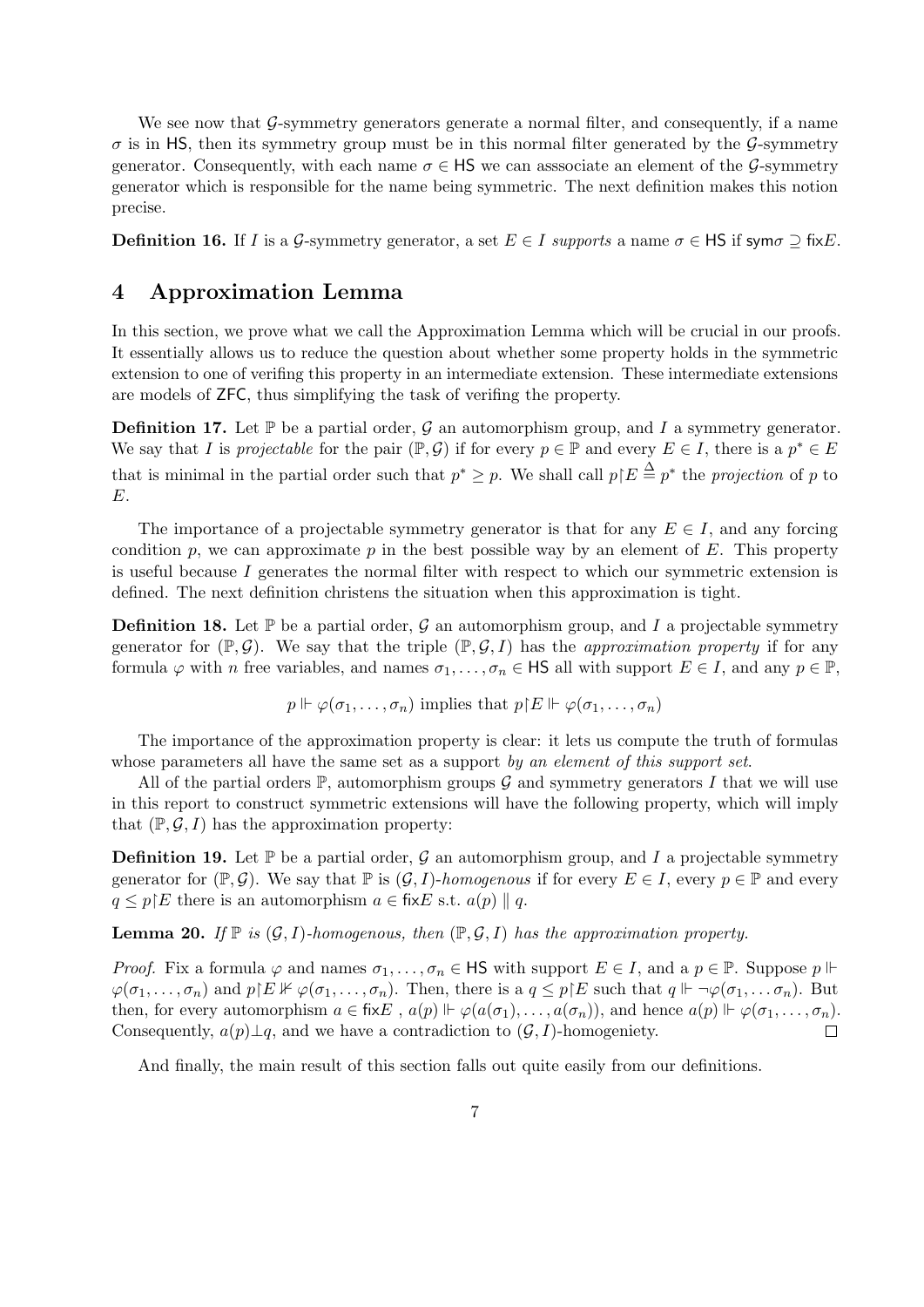**Lemma 21** (Approximation Lemma). If  $\mathbb{P}$  is a partial order, G is an automorphism group, and I a projectable symmetry generator such that the triple  $(\mathbb{P}, \mathcal{G}, I)$  has the approximation property, then for any set  $X \in V(G)^{\mathcal{F}_{\mathcal{I}}}$  such that  $X \subseteq V$ , there is an  $E \in I$  and an E-name for X. That is, we can say that  $X \in V[G \cap E]$ . Consequently, if  $Y \in V(G)$ , there there is an  $E \in I$  such that  $Y \cap V \in V[G \cap E].$ 

*Proof.* Let  $\dot{X} \in \mathsf{HS}$  be a name for X with support  $E \in I$ . Let

$$
\dot{X}_1 \stackrel{\Delta}{=} \{(\dot{y}, p \nvert E) \mid p \Vdash y \in X\}.
$$

Let

$$
\dot{X}_2 \stackrel{\Delta}{=} \{ (\check{x}, p) \mid \exists y \in \mathsf{HS} \text{ s.t. } (y, p) \in \dot{X}_1 \text{ and } p \Vdash (x = y) \land (y \in X) \}
$$

. Clearly,  $V(G) \models X = X_1 = X_2$ , and  $\dot{X}_2$  is an E-name.

Note that above, we defined  $\dot{X}_2$  after we had defined  $\dot{X}_1$  because we had no way of ensuring that  $\dot{X}_1$  is an E-name. The problem there is that  $\dot{Y}$  is an E-name iff for every  $(\sigma, p) \in \dot{Y}, \sigma$  is an E-name and  $p \in E$ . We circumvented this problem in the proof by choosing  $\overrightarrow{X}_2$  such that for every  $(x, p) \in \dot{X}_2$ , x is actually a *canonical name*, and hence an E-name for sure. Here we are using that if  $E \in I$ , then E is an up-set, and hence we can say that any canonical name is also an E-name.

Now, before we go any further in this report, there is some clarification that needs to be done. We have so far introduced two different forcing relations,  $\mathbb{F}$  and  $\mathbb{F}_{\text{HS}}$ . In this section we used the former, whereas in the previous section we used the latter. Throughout the report, thanks to our techniques, we will in fact never use the latter. An explanation of this phenomenon might be found by looking at a sketch of the kind of arguments that we employ in the rest of the report.

If  $\dot{X} \in \mathsf{HS}$  is a name for  $X \in V(G)$ , then, as **HS** is a hereditary class, the interpretation of  $\dot{X}$  is the same in  $V[G]$  as in  $V(G)$ . Even more importantly for us, if  $E \in I$ , our symmetry generator, and  $X \in V(G)$  is such that it has an E-name, then  $X \in V[G \cap E] \subset V(G)$ . Hence, if we prove that X has a property in  $V[G \cap E]$  which is upwards-absolute over transitive models of ZF (for example, if this property is  $\Delta_0$  in some parameters in V), then X has this property in  $V(G)$  too. The important point here is that we only use the  $\mathbb F$  relation (relativised to the partial order E, which as we mentioned in the discussion after Definition 14 is itself a forcing poset) to prove that  $X$ has this property in  $V[G \cap E]$ , and we have in fact not used the  $\Vdash_{HS}$  relation in this 'proof' at all.

## 5 Lévy-Solovay Theorems

In this section we prove some Lévy-Solovay theorems for some large cardinals [LS67]. These are theorems which say that if  $\kappa$  has some large cardinal property L in V,  $\mathbb P$  is a partial order of size less than  $\kappa$  in V, and G is a V-generic filter over  $\mathbb{P}$ , then in  $V[G]$ ,  $\kappa$  still has the property L. As a start, we give precise definitions of the large cardinal properties we shall consider.

- **Definition 22.** (i) An uncountable cardinal  $\kappa$  is *measurable* if there is a nonprincipal  $\kappa$ -complete ultrafilter U on κ. If U is such an ultrafilter on  $\kappa$ , we say that it is normal if whenever  $f: \kappa \to \kappa$  is such that  $f(\lambda) < \lambda$  for a set in U, then f is constant on a set in U.
	- (ii) Let  $\kappa$  be an infinite cardinal. Let A be a set of size greater than or equal to  $\kappa$ . Then

$$
\mathcal{P}_{\kappa}(A) \stackrel{\Delta}{=} \{ B \subseteq A \mid |B| < \kappa \}.
$$

 $\Box$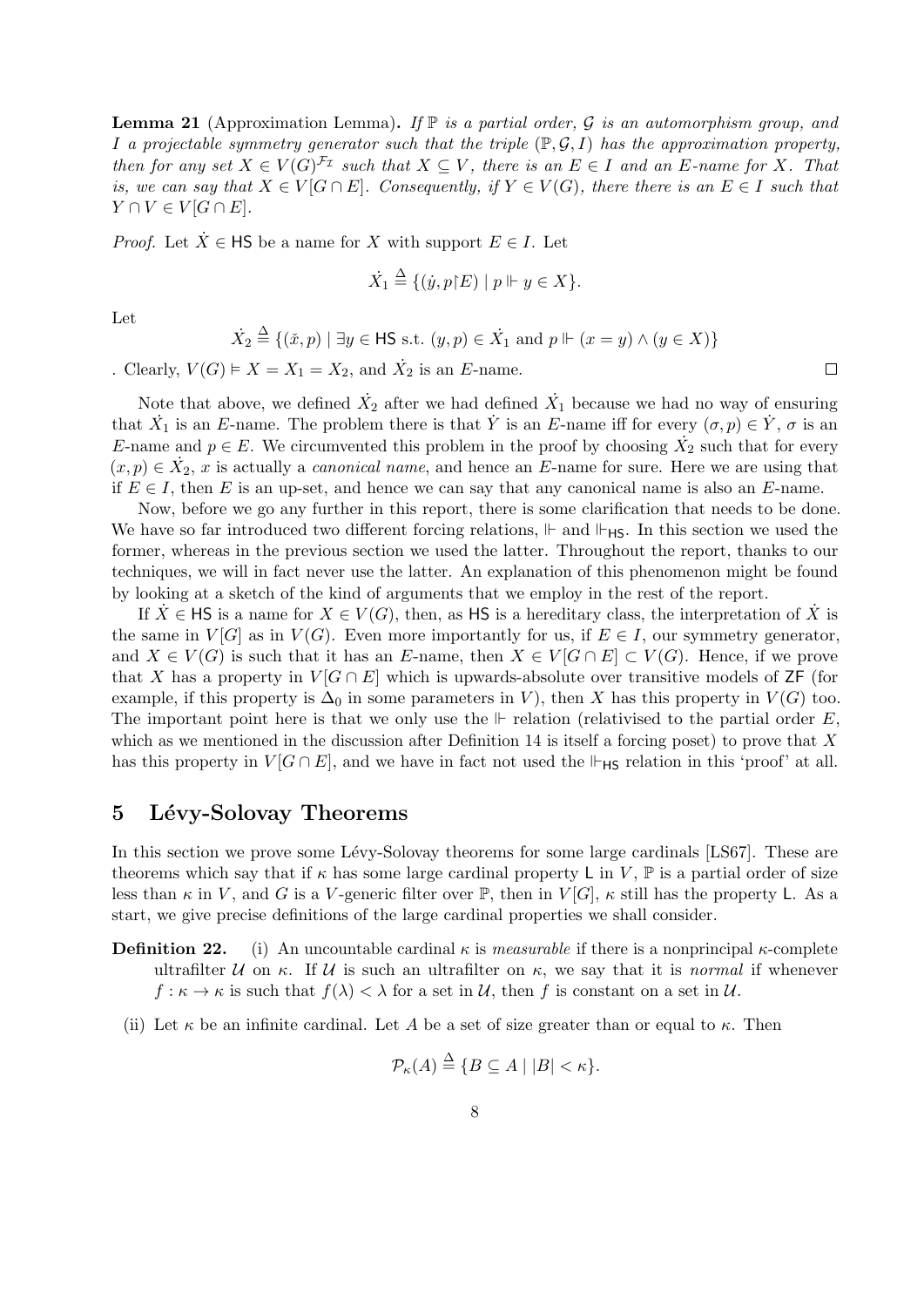We note that in practice we shall only be talking about  $\mathcal{P}_{\kappa}(A)$  for A an ordinal, and as all subsets of ordinals can always be well-ordered (and hence, have a size that can be compared with  $\kappa$ ),  $\mathcal{P}_{\kappa}(A)$  will have the same meaning in the ZF context as in the ZFC context. For each  $x \in \mathcal{P}_{\kappa}(A)$ , let

$$
\hat{x} \stackrel{\Delta}{=} \{ y \in \mathcal{P}_{\kappa}(A) \mid x \subseteq y \}
$$

Let F be the filter generated by the sets  $\hat{x}$  for all  $x \in \mathcal{P}_{\kappa}(A)$ . That is:

$$
F \stackrel{\Delta}{=} \{ X \subseteq \mathcal{P}_{\kappa}(A) \mid X \supseteq \hat{x} \text{ for some } x \in \mathcal{P}_{\kappa}(A) \}.
$$

If  $\kappa$  is a regular cardinal, this filter is  $\kappa$ -complete. Call U a fine measure on  $\mathcal{P}_{\kappa}(A)$  if U is a  $\kappa$ -complete ultrafilter extending F. Call U a normal measure on  $\mathcal{P}_{\kappa}(A)$  if it is fine, and further, if whenever  $f : \mathcal{P}_{\kappa}(A) \to A$  is such that  $f(X) \in X$  for a set in U (such an f is called a *choice function*), then f is constant on a set in  $U$ .

- (iii) Let  $\kappa \leq \gamma$  be uncountable cardinals. An uncountable cardinal  $\kappa$  is  $\gamma$ -compact if there is a fine measure on  $\mathcal{P}_{\kappa}(\gamma)$ . It is *strongly compact* if it is  $\gamma$ -compact for all  $\kappa \leq \gamma$ .
- (iv) Let  $\kappa \leq \gamma$  be uncountable cardinals. An uncountable cardinal  $\kappa$  is  $\gamma$ -supercompact if there is normal measure on  $\mathcal{P}_{\kappa}(\gamma)$ . It is supercompact if it is  $\gamma$ -supercompact for all  $\kappa \leq \gamma$ .

We now state three lemmas that will come in handy in the later sections. The first two can be proved over ZF whereas the latter is proved over ZFC. The first one shows that measurable cardinals are 'large':

**Lemma 23.** Let  $\kappa$  be a measurable cardinal with U a nonprincipal  $\kappa$ -complete ultrafilter on it. Then:

- (i)  $\kappa$  is regular.
- (ii) For every cardinal  $\lambda < \kappa$ , there is no injective function  $f : \kappa \to \mathcal{P}(\lambda)$ .

*Proof.* (i) Follows easily from  $U$  being  $\kappa$ -complete and non-principal.

(ii) Towards a contradiction, let  $\lambda < \kappa$  be a cardinal such that such a function f exist. Let ran(f) = S, and let W be the non-principal  $\kappa$ -complete ultrafilter on S which is the image of U under f. We construct a sequence  $\langle S_\alpha | \alpha \langle \lambda \rangle$  of sets in W as follows:

$$
S_0 \stackrel{\Delta}{=} S,
$$

 $S_{\alpha} \triangleq \bigcap$  $\beta<\alpha$  $S_{\beta}$  for  $\alpha$  a limit ordinal,

 $S_{\alpha+1} \stackrel{\Delta}{=}$  either  $\{X \in S_{\alpha} \mid \alpha \in X\}$  or  $\{X \in S_{\alpha} \mid \alpha \notin X\}$ , whichever of them is in W.

By  $\kappa$ -completeness, the intersection  $\bigcap_{\alpha<\lambda} S_\alpha$  is in W as well, but it can contain at most one element, a contradiction to  $W$  being non-principal.

 $\Box$ 

The next lemma, whose proof we omit, shows that normal measures generalise normal filters.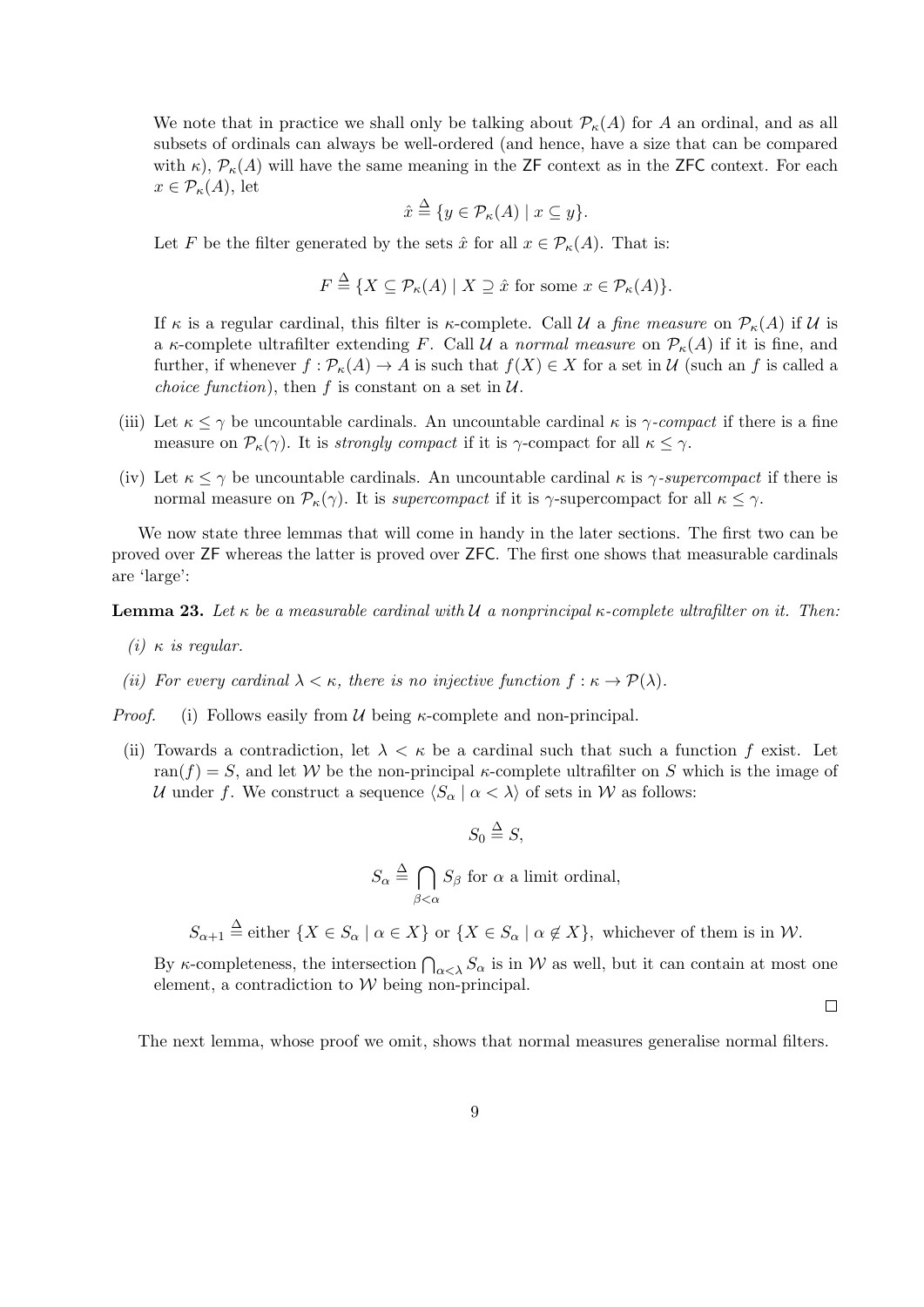- **Lemma 24.** (i) If U is a normal measure on  $\kappa$  then  $\mathcal{W} \stackrel{\Delta}{=} \{X \subseteq \mathcal{P}_{\kappa}(\kappa) \mid X \cap \kappa \in \mathcal{U}\}$  is a normal filter on  $\mathcal{P}_{\kappa}(\kappa)$ .
	- (ii) If W is a normal measure on  $\mathcal{P}_{\kappa}(\kappa)$  then  $\mathcal{U} \triangleq \mathcal{W} \cap \mathcal{P}(\kappa)$  is a normal filter on  $\kappa$ .

It can also be shown that over ZFC,  $\kappa$  is measurable if and only if there is a *normal* measure on  $\kappa$ . Hence, over **ZFC**,  $\kappa$  is measurable iff  $\kappa$  is  $\kappa$ -compact iff  $\kappa$  is  $\kappa$ -supercompact. Consequently, given two uncountable cardinals  $\kappa \leq \gamma$ ,  $\kappa$  being measurable,  $\gamma$ -compact and  $\gamma$ -supercompact are increasingly stronger hypotheses. While it is known [Men75] that strong compactness and supercompactness are not equivalent, the following is a long-standing open problem in set theory (see [Kan08] for a discussion):

Question 25. Are the following theories equiconsistent?

- (i)  $\mathsf{ZFC} + \exists \kappa(\kappa \text{ is strongly compact}).$
- (ii)  $\mathsf{ZFC} + \exists \kappa(\kappa \text{ is supercompact}).$

Over ZF however, there can be measurable cardinals without any normal measures. A first step towards this was taken by Spector [Spe80] by assuming the consistency of much more than a measurable cardinal, where, forcing over a model of AD, he obtained a model with a measurable cardinal  $\kappa$  carrying a measure  $\mu$  such that  $\kappa^{\kappa}/\mu$  is not well-founded, and hence  $\mu$  cannot be normalised in the standard way. And recently, Bilinsky and Gitik have shown [BG12] that starting from a model of  $ZFC+GCH+$ "there is a measurable cardinal  $\kappa$ ", one can obtain a symmetric submodel of a generic extension which satisfies  $ZF+\kappa$  is a measurable cardinal but there is no normal measure on κ".

The lemma that follows relates  $\mathcal{P}_{\kappa}(\gamma)$  in the ground model to  $\mathcal{P}_{\kappa}(\gamma)$  in the generic extension obtained by small forcing. We will use it to prove that  $\gamma$ -compactness is preserved in such generic extensions, and in particular, to show that fine measures generate fine measures in generic extensions by small forcing.

**Lemma 26.** Let  $\kappa$  be a regular cardinal. Let  $\gamma \geq \kappa$ . Let  $\mathbb{P}$  be a partial order of size less than  $\kappa$ . For every  $C \in \mathcal{P}_{\kappa}(\gamma)^{V[G]}$ , there is a  $D \in \mathcal{P}_{\kappa}(\gamma)^{V}$  such that in  $V[G], C \subseteq D$ . Consequently, in  $V[G]$ ,  $\hat{C} \supseteq \hat{D}$ .

*Proof.* Let  $\dot{C}$  be a name and  $p \in \mathbb{P}$  a condition such that  $p \Vdash \dot{C} \in \mathcal{P}_{\kappa}(\gamma)$ . For each  $q \leq p$ , define

$$
D_q \stackrel{\Delta}{=} \{ \alpha \mid q \Vdash \alpha \in \dot{C} \}.
$$

Clearly,  $|D_q| < \kappa$ . Let  $D = \bigcup_{q \leq p} D_q$ . Then, as  $\kappa$  is regular and  $|\mathbb{P}| < \kappa$ , it follows that  $|D| < \kappa$ , and in particular,  $D \in \mathcal{P}_{\kappa}(\gamma)^V$ . It is also clear that  $p \Vdash \dot{C} \subseteq \check{D}$ . Hence,  $p \Vdash \exists D \in \mathcal{P}_{\kappa}(\gamma)^V(\dot{C} \subseteq D)$ , and we are done.

 $\Box$ 

We shall call the next lemma the Lévy-Solovay Lemma. The Lévy-Solovay and Approximation lemmas are the most important tools that we shall use in our main results. In conjunction, they allow us to approximate functions with certain domains in our symmetric extension  $V(G)$  by functions in V which are "almost everywhere" the same. The use of the quotation marks shall be demystified in the last section.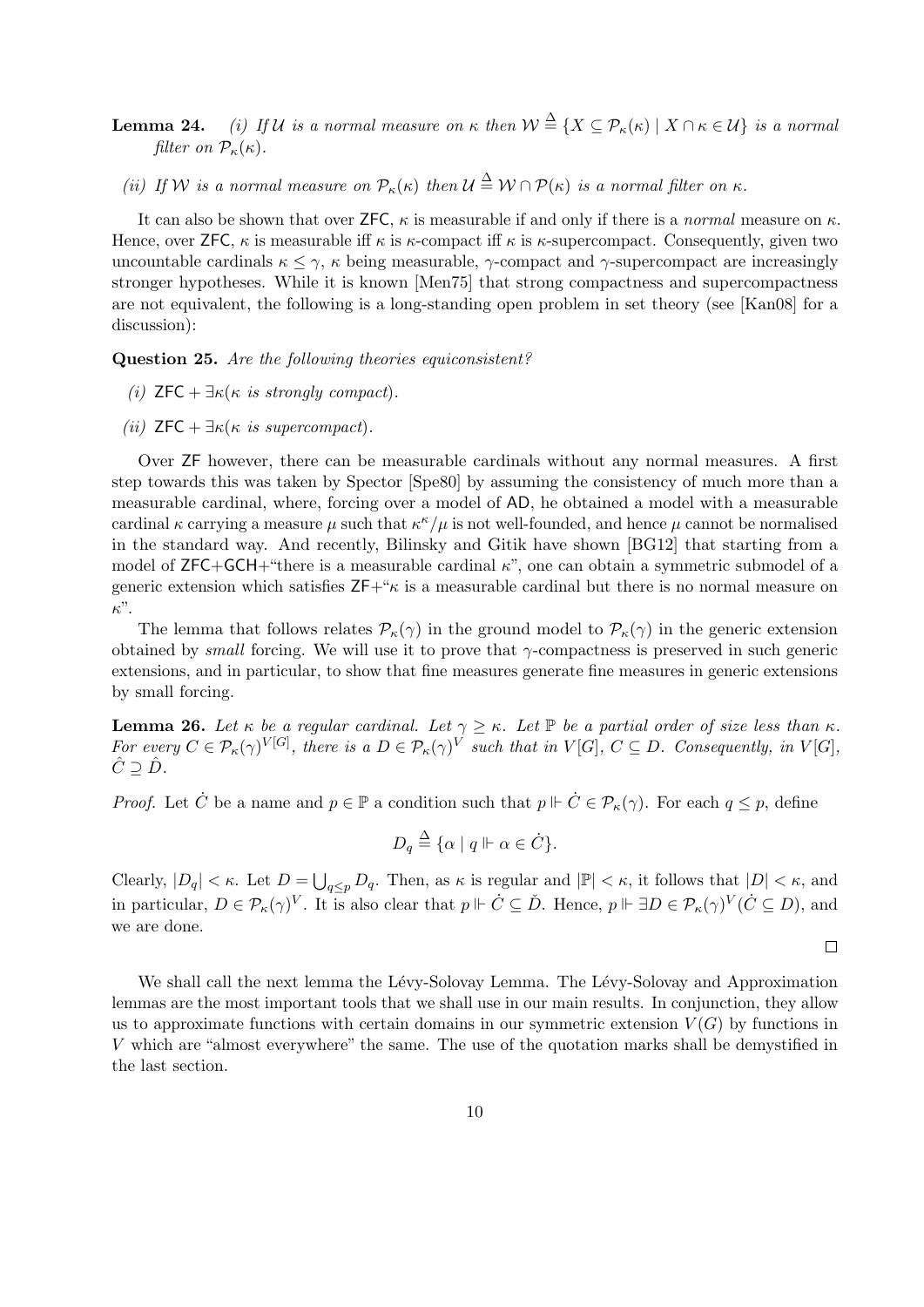**Lemma 27** (Lévy-Solovay Lemma). In V, let  $\kappa$  be a regular cardinal, D be a set and U a  $\kappa$ -complete ultrafilter on D. Let  $\mathbb P$  be a poset of size less than  $\kappa$  and G a V-generic filter on  $\mathbb P$ . Suppose  $V[G] \models f : D \to V$ . Then there is an  $S \in \mathcal{U}$  and a  $q : S \to V$  in V s.t.  $V[G] \models f \restriction S = q$ .

*Proof.* Let  $p \in \mathbb{P}$  and  $\dot{f}$  a name for f be such that  $p \Vdash \dot{f} : \check{D} \to \check{V}$ . We shall show that there are  $q \leq p, Z \in \mathcal{U}, f : \check{Z} \to \check{V}$  s.t.  $q \Vdash \dot{f} \check{Z} = \check{f}$ . For  $r \leq p$ , let

$$
X_r \stackrel{\Delta}{=} \{ s \in D \mid \exists x (r \Vdash \dot{f}(\check{s}) = \check{x}) \}.
$$

Now,  $p \Vdash \text{dom}(\dot{f}) = \check{D}$ , so  $\bigcup_{r \leq p} X_r = D$ , and as  $|\mathbb{P}| < \kappa$ ,  $\kappa$ -completeness gives us a  $q \leq p$  such that  $X_q \in \mathcal{U}$  and a function g with domain  $X_q$  in V defined by  $g(s) = x$  where x is such that  $q \Vdash \dot{f}(\check{s}) = \check{x}$ . Clearly then,  $q \Vdash \dot{f} \upharpoonright \check{X}_q = \check{g}$ . Hence, by standard density arguments, we are done.

Once we have the above lemma, we can show that  $\kappa$ -complete ultrafilters in the ground model generate  $\kappa$ -complete ultrafilters in the generic extension:

**Lemma 28.** In V, let  $\kappa$  be a regular cardinal,  $\mathbb{P}$  a poset of size less than  $\kappa$ , D a set and U a  $\kappa$ -complete ultrafilter on D. Let G be a V-generic filter on  $\mathbb P$ . Let W be the filter on D generated by U in  $V[G]$ . Then W is a  $\kappa$ -complete ultrafilter.

Proof. We use the above lemma repeatedly.

- (i) Ultrafilter. In  $V[G]$ , let  $X \subseteq D$ . Let  $(f: D \to 2)^{V[G]}$  be the indicator function of X. Let  $Y \in \mathcal{U}$  and  $(g: Y \to 2)^V$  be such that  $V[G] \models f|Y = g$ . As  $\mathcal{U}$  is an ultrafilter, it follows that  $g^{-1}(i) \in \mathcal{U}$  for exactly one  $i \in 2$ . Depending on which, we can conclude that there is a  $Z \in \mathcal{U}$ such that  $V[G] \models Z \subseteq X$  or  $V[G] \models Z \subseteq (D \setminus X)$ . Accordingly, exactly one of X and  $D \setminus X$  is in W.
- (ii)  $\kappa$ -complete. Let  $\gamma < \kappa$  and  $(f: D \to \gamma)^{V[G]}$ . Using the Lévy-Solovay Lemma, obtain  $Y \in \mathcal{U}$ and  $(g: Y \to \gamma)^V$  such that  $V[G] \models f \upharpoonright Y = g$ . By  $\kappa$ -completeness it follows that  $g^{-1}(\alpha) \in \mathcal{U}$ for some  $\alpha \in \gamma$ . Hence we get  $f^{-1}(\alpha) \in \mathcal{W}$  for some  $\alpha \in \gamma$ .

$$
\Box
$$

 $\Box$ 

In fact, the above lemma could have been sharpened further depending on the specific properties that the set D and the ultrafilter  $U$  have. The next theorem, which we call the Lévy-Solovay Theorem, does this for the specific properties that define some large cardinal properties:

**Theorem 29.** In V, let  $\kappa$  be a measurable or  $\gamma$ -compact or  $\gamma$ -supercompact cardinal. Let  $\mathbb{P}$  be a poset of size less than  $\kappa$ , and let G be a V-generic filter over  $\mathbb P$ . Then  $\kappa$  continues to be measurable, or  $\gamma$ compact or  $\gamma$ -supercompact in  $V[G]$ . Further, the required ultrafilters in  $V[G]$  are the ones generated by the corresponding ultrafilters in V. Consequently, if  $\kappa$  is strongly compact or supercompact in V, then it stays so in  $V[G]$ .

*Proof.* (i) Measurable. This follows immediately from the lemma above, by setting D to be  $\kappa$ and  $\mathcal U$  to be some  $\kappa$ -complete nonprincipal ultrafilter on it. Note that a non-principal filter on  $\kappa$  in V will generate a non-principal filter on  $\kappa$  in  $V[G]$ . We only show that if U is normal, then so is W. So, suppose  $f \in V[G]$  is such that

$$
((f : \kappa \to \kappa) \wedge (f \text{ is decreasing}))^{V[G]}.
$$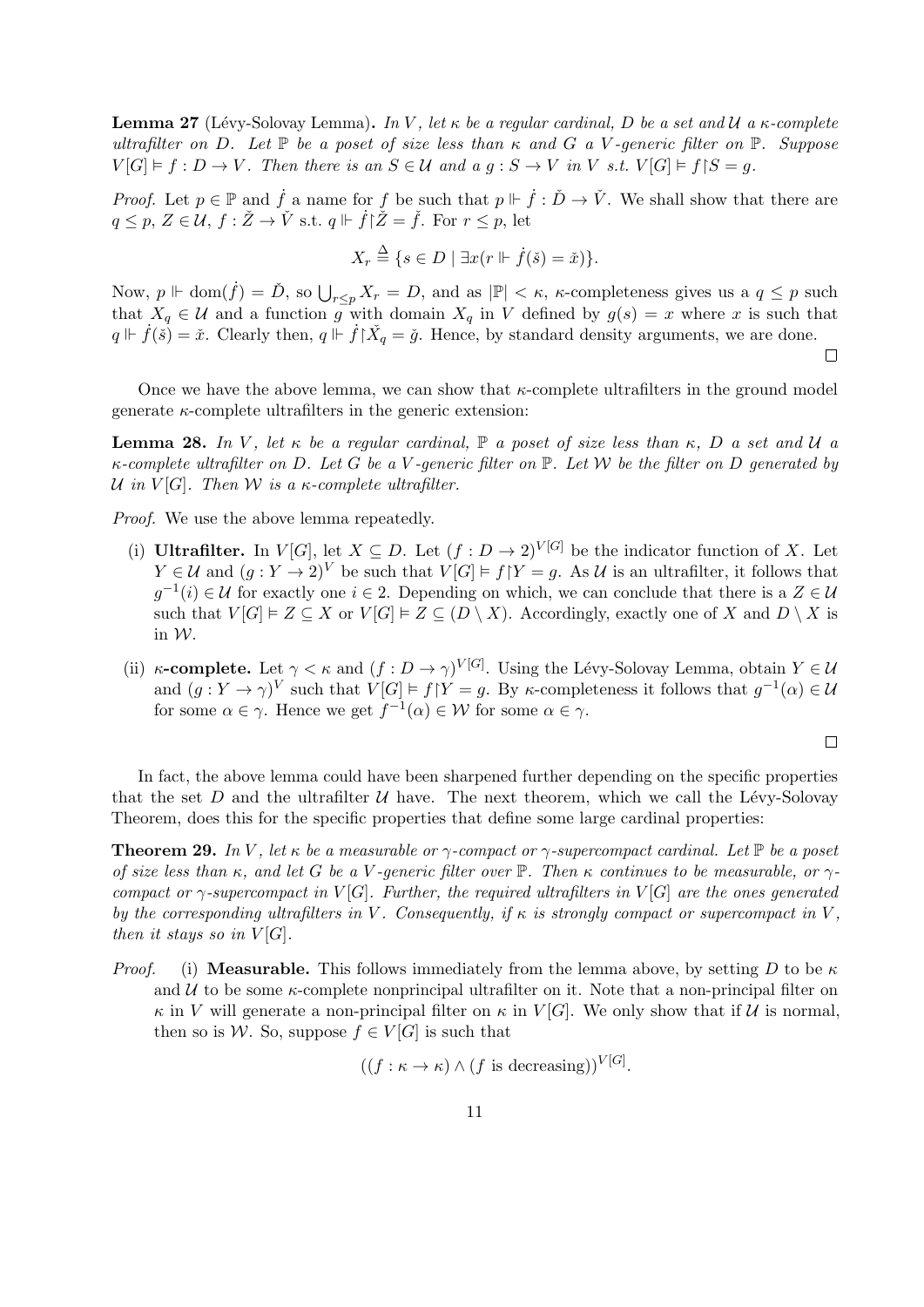Using the Lévy-Solovay lemma, obtain  $Y \in \mathcal{U}$  and  $g \in V$  such that

$$
((g:Y \to \kappa) \land (g \text{ is decreasing}))^V
$$

such that  $V[G] \models f|Y = q$ . Clearly then, q is decreasing on a set in U, and if U is normal in V, it follows that there is some  $Y \in \mathcal{U}$  s.t. g is constant on Y. Consequently, we get that in  $V[G]$ , f is constant on a set in  $\mathcal{U}$ , and hence on a set in W as well.

- (ii)  $\gamma$ -compact. In V, let U be a fine measure on  $\mathcal{P}_{\kappa}(\gamma)$ . Let V be the  $\kappa$ -complete measure it generates on  $\mathcal{P}_{\kappa}(\gamma)^{V}$  in  $V[G]$ . Let W be the filter generated by V on  $\mathcal{P}_{\kappa}(\gamma)$  in  $V[G]$ . As W is generated by a  $\kappa$ -complete ultrafilter on  $\mathcal{P}_{\kappa}(\gamma)^V \subseteq \mathcal{P}_{\kappa}(\gamma)$ , we get that W is a  $\kappa$ -complete ultrafilter itself. All that is left then is to show that it is fine. This follows from Lemma 26: for any  $X \in \mathcal{P}_{\kappa}(\gamma)^{V[G]}$ , there is a  $Y \in \mathcal{P}_{\kappa}(\gamma)^{V}$  such that  $V[G] \models \hat{X} \supseteq \hat{Y} \supseteq \hat{Y}^{V}$ . And clearly,  $\hat{Y}^V \in \mathcal{U}$ , so  $\hat{X} \in \mathcal{W}$ .
- (iii)  $\gamma$ -supercompact. Using what we have proved so far, all that is left to show is that if U is a normal measure on  $\mathcal{P}_{\kappa}(\gamma)$  in V, then W is normal on  $\mathcal{P}_{\kappa}(\gamma)$  in  $V[G]$ . So, let  $f \in V[G]$  be such that

$$
((f: \mathcal{P}_{\kappa}(\gamma) \to \gamma) \land (\forall X \in \mathcal{P}_{\kappa}(\gamma)[f(X) \in X]))^{V[G]}.
$$

Let h be the restriction of f to  $\mathcal{P}_{\kappa}(\gamma)^{V}$ . Clearly then,

$$
((h: \mathcal{P}_{\kappa}(\gamma)^{V} \to \gamma) \land (\forall X \in \mathcal{P}_{\kappa}(\gamma)^{V}[h(X) \in X]))^{V[G]}.
$$

Using the Lévy-Solovay Lemma obtain  $Y \in \mathcal{U}$  and  $g \in V$  such that  $(g: Y \to \gamma)^V$  and  $V[G] \models h|Y = g$ . Clearly then, g is a choice function in V on a set in U, and by the normality of U in V we get that g is constant on a set in U, and so h is constant on a set in U, and consequently f is constant on a set in  $W$  in  $V[G]$ .

 $\Box$ 

It should be mentioned that the Lévy-Solovay theorem can also be generalised to other sorts of large cardinals which are defined not just in terms of ultrapowers, but by directed systems of ultrapowers such as Woodin cardinals as well [HW00]. It can also be generalised in a different direction by allowing larger partial orders, whose size may even be larger than the size of specific large cardinal itself, but which enjoy certain other properties [Ham01]. In another direction, it can also be shown to hold true for large cardinal notions very close to the Kunen inconsistency, where the elementary embeddings are defined not for the entire universe, but for specific levels of the von Neumann hierarchy [Lav07].

### 6 The Forcing Notion and its Properties

For the rest of this report we shall (for some fixed regular cardinal  $\eta$  and *large* cardinal  $\kappa > \eta$ ) work with a specific triple  $(\mathbb{P}, \mathcal{G}, I)$ :

- $\mathbb{P} \triangleq \{p : \eta \to \kappa \mid |p| < \eta \text{ and } p \text{ is injective}\}.$  The ordering is reverse inclusion.
- $\mathcal{G} \triangleq \mathcal{S}_{\kappa}$  i.e. the full permutation group of  $\kappa$ . We extend it to the partial order in the usual way.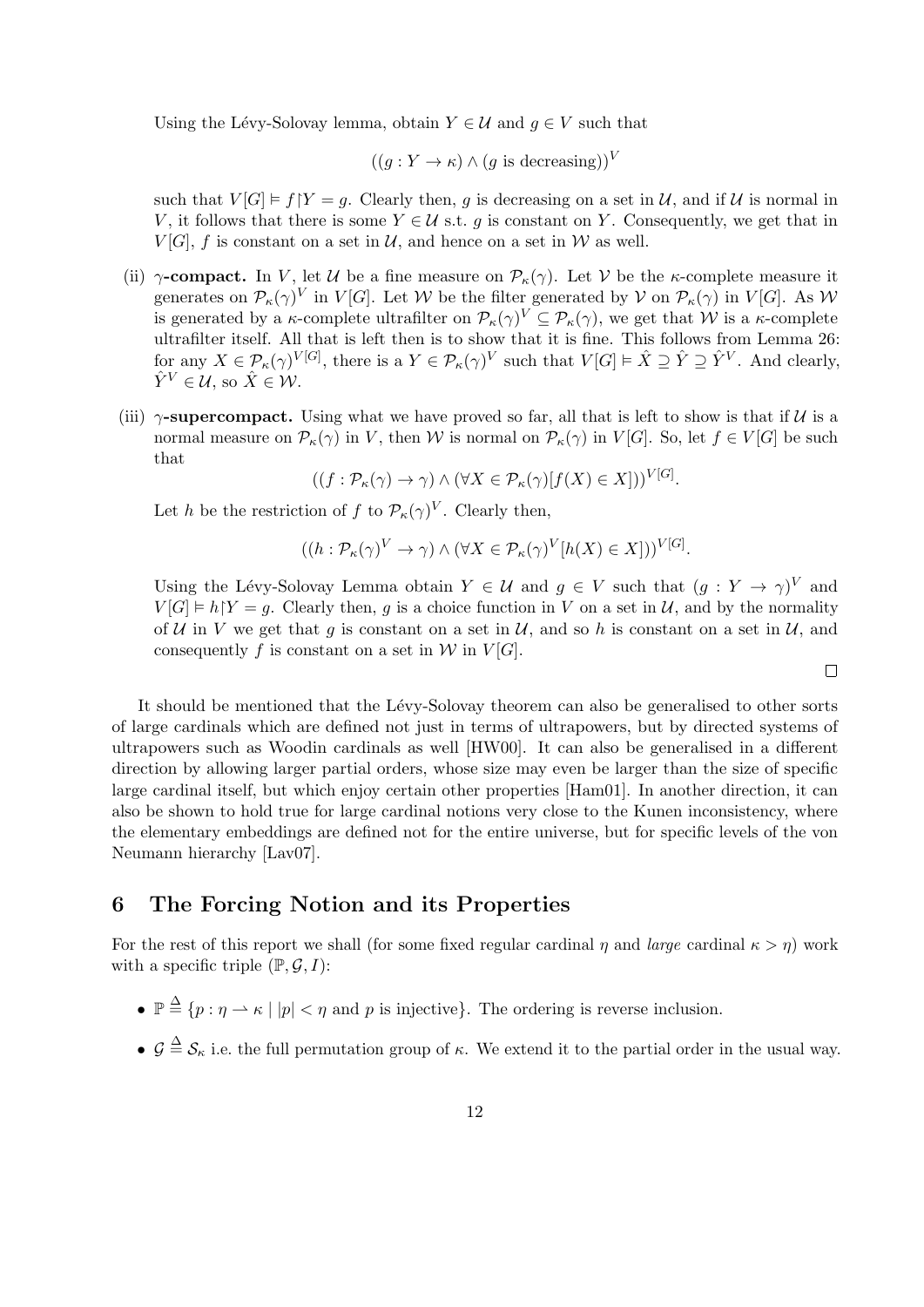•  $I \stackrel{\Delta}{=} \{ E_{\alpha} \mid \eta < \alpha < \kappa \}$  where  $E_{\alpha} \stackrel{\Delta}{=} \{ p \cap (\eta \times \alpha) \mid p \in \mathbb{P} \}.$ 

The specific notion of large cardinal will be mentioned whenever some specific property needs to be used. For the most part, we shall leave it unspecified and prove general results. The important thing to notice is that  $\kappa$  is a large cardinal in a model of ZFC, hence it is at least an inaccessible cardinal. Consequently, for any  $\alpha, \eta < \alpha < \kappa, \kappa > |\mathbb{P} \cap E_{\alpha}| (= |E_{\alpha}|)$ . Other observations which we shall use:

- (i) P has the  $\kappa^+$ -cc. Therefore, all cardinals above  $\kappa$  are preserved. Further,  $\eta$  is regular, and hence  $\mathbb P$  is *η*-closed and so all cardinals  $\leq \eta$  are preserved as well.
- (ii) I is a projectable symmetry generator, and given  $p \in \mathbb{P}$  and  $E_{\alpha} \in I$ ,  $p \nvert E_{\alpha} = p \cap \eta \times \alpha$ .
- (iii)  $V[G \cap E_\alpha]$  is an  $E_\alpha$ -generic extension of V. As  $E_\alpha$  is itself a forcing poset (and has size less than  $\kappa$ ), the Lévy-Solovay theorem is applicable in  $V[G \cap E_\alpha]$ , and we can conclude that  $\kappa$  is large in  $V[G \cap E_{\alpha}]$  as well. As a most special case,  $\kappa$  is not collapsed in  $V[G \cap E_{\alpha}]$ .

**Lemma 30.**  $\mathbb{P}$  is  $(\mathcal{G}, I)$ -homogenous, and hence  $(\mathbb{P}, \mathcal{G}, I)$  has the approximation property.

*Proof.* Let  $\alpha \in (\eta, \kappa), p \in \mathbb{P}$  and  $q \in \mathbb{P}$  be s.t.  $q \leq p \nvert E_\alpha$ . We have to find an automorphism  $a \in \text{fix}E_\alpha$ such that  $a(p) \parallel q$ . For this, consider any automorphism  $a \in \text{fix}E_{\alpha}$  such that

$$
(\text{dom}(a(p)) \setminus (\text{dom}(p^*))) \cap (\text{dom}(q) \setminus (\text{dom}(p^*))) = \emptyset.
$$

Or, more intelligibly, pick an automorphism  $a \in \text{fix}E_\alpha$  so that the 'extra domain' of  $a(p)$  is disjoint from the 'extra domain' of q. By 'extra domain' we mean the domain which is not included in the domain of  $p^*$ . Since  $\eta$  is regular and p and q are partial functions of size less than  $\eta$ , such an automorphism can be found.  $\Box$ 

**Lemma 31.** In  $V(G)$ ,  $\kappa$  is the successor of  $\eta$ .

*Proof.* Let  $\eta < \gamma < \kappa$ . Consider the name  $\dot{\tau}$  given by:

$$
\dot{\tau} \stackrel{\Delta}{=} \{(\check{p}, p \restriction E_{\gamma}) \mid p \in \mathbb{P}\}.
$$

Clearly,  $\tau \in \mathsf{HS}$  (with support  $E_{\gamma}$ ) and  $\tau^G$  is a bijection from  $\eta$  to  $\gamma$ . Now, suppose that in  $V(G)$ , there is a bijection  $f : \eta \to \kappa$ . By the approximation lemma, there is an  $E_{\alpha}$  such that  $f \in V[G \cap E_{\alpha}]$ . But this is a contradiction as  $\kappa$  is not collapsed in  $V[G \cap E_{\alpha}]$ .  $\Box$ 

The next lemma will, once we've shown that measurable cardinals are preserved by the Jech construction, give us a handle on how much of the axiom of choice is valid in the resulting model.

**Lemma 32.** In  $V(G)$ , the powerset of  $\eta$ ,  $\mathcal{P}(\eta)$ , is a κ-long union of sets of size less than κ. Also, for all  $X \in V[G \cap E_{\alpha}]$  for some  $\alpha$ , X is wellorderable.

*Proof.* For the first part, notice that for any  $X \in \mathcal{P}(\eta)$ , the Approximation Lemma implies that there is an  $\alpha$  such that  $X \in \mathcal{P}(\eta)^{V[G \cap E_{\alpha}]}$ . Therefore, if

$$
C_{\alpha} \stackrel{\Delta}{=} \{x \subseteq \eta \mid x \in V[G \cap E_{\alpha}]\},\
$$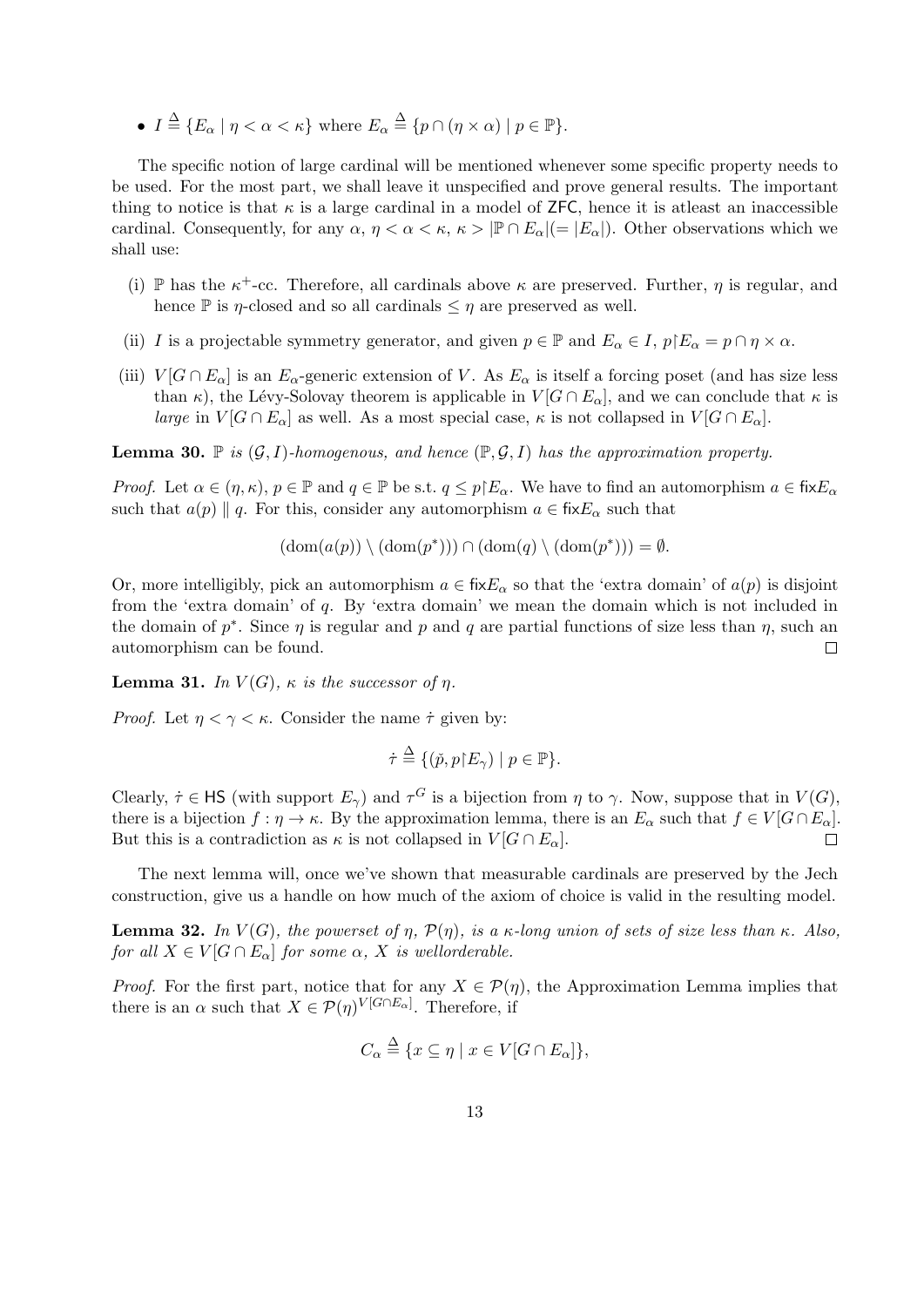Then for each  $\eta < \alpha < \kappa$ ,

$$
C_{\alpha} = \mathcal{P}(\eta)^{V[G \cap E_{\alpha}]} \in V[G \cap E_{\alpha}] \subset V(G),
$$

and in  $V(G)$ ,  $\mathcal{P}(\eta) = \bigcup_{\eta < \alpha \kappa} C_{\alpha}$ . What remains then is to show that each of the  $C_{\alpha}$  have size less than κ. For this, notice that in  $V[G \cap E_\alpha]$ , κ remains a large cardinal by the Lévy-Solovay theorem. and in particular, remains an inaccessible cardinal. Hence, in  $V[G \cap E_\alpha]$ , there is a bijection between  $\mathcal{P}(\eta)$  and some ordinal smaller than  $\kappa$ . This bijection is therefore also present in  $V(G)$ , and as  $\kappa$ remains a cardinal in  $V(G)$ , we can conclude that the  $C_{\alpha}$  have are well-ordered and have size less than  $\kappa$  in  $V(G)$ . For the second part, if  $X \in V[G \cap E_\alpha]$ , then as  $V[G \cap E_\alpha]$  is a model of ZFC, there is an ordinal  $\gamma$  and a bijection  $f : \gamma \to X$  in  $V[G \cap E_\alpha]$ . As  $V[G \cap E_\alpha] \subseteq V(G)$ ,  $f \in V(G)$  as well, and so X can be well-ordered.  $\Box$ 

### 7 Successor Large Cardinals

By now, most of the hard work has already been done. All the proofs that follow are essentially the same, where the Approximation lemma and the theorems developed in Section 5 are applied one after the other.

To explain our general strategy, we will refer to filters which have certain closure properties such as  $\kappa$ -completeness, fineness, normality etc. as *large cardinal filters*. In this terminology, an ordinal is called a large cardinal if certain large cardinal filters exist. Now, our aim is to show that if such a filter exists 'on' a cardinal  $\kappa$  in V, then it exists 'on' the same cardinal in  $V(G)$  as well.

Our method for showing this is the following: using the filters that we know exist in  $V$ , we will generate filters in  $V(G)$  on the corresponding domains. Then, to show that these filters have certain closure properties, we use the Approximation Lemma to conclude that the sets in  $V(G)$  which are in the domain of the filter are already in some  $V[G \cap E_\alpha]$ . Then, we use the Lévy-Solovay Lemma to approximate these sets in  $V$ . We then use the fact that the generating filters in  $V$  already had these closure properties to reach our conclusion.

In the case of  $\gamma$ -compactness and  $\gamma$ -supercompactness, because the corresponding domains actually change in each of the universes, there will be an extra step involved in showing that these generated filters are fine filters, and there we will use Lemma 26, in particular the fact that  $V \subset V[G \cap E_\alpha] \subset V(G)$ , and that the fine filters in  $V[G \cap E_\alpha]$  which the Lévy-Solovay theorems give us are also those generated by the fine filters in  $V$  on the corresponding domains. Hence, there is some coherence in the filters on  $\mathcal{P}_{\kappa}(\gamma)$  which exist in all of these universes, which we shall exploit in the proofs.

**Lemma 33.** Let D be a set and U a  $\kappa$ -complete ultrafilter on D in V. Suppose  $V(G) \models f : D \rightarrow V$ . Then there is  $S \in \mathcal{U}$  and  $g : S \to V$  in V s.t.  $V(G) \models f \upharpoonright S = g$ .

*Proof.* First we apply the Approximation Lemma to obtain an  $\alpha$  such that  $f \in V[G \cap E_\alpha]$ . Next, we use the Lévy-Solovay lemma to obtain  $S \in \mathcal{U}$  and  $g : S \to V$  such that  $V[G \cap E_{\alpha}] \models f \upharpoonright S = g$ . Clearly then,  $V(G) \models f \upharpoonright S = g$  as well.

**Lemma 34.** In V, let D be a set and U a  $\kappa$ -complete ultrafilter on D. Let W be the filter on D generated by U in  $V(G)$ . Then W is a  $\kappa$ -complete ultrafilter.

Proof. The proof is exactly the same as that of Lemma 28, using the previous lemma instead of the Lévy-Solovay Lemma.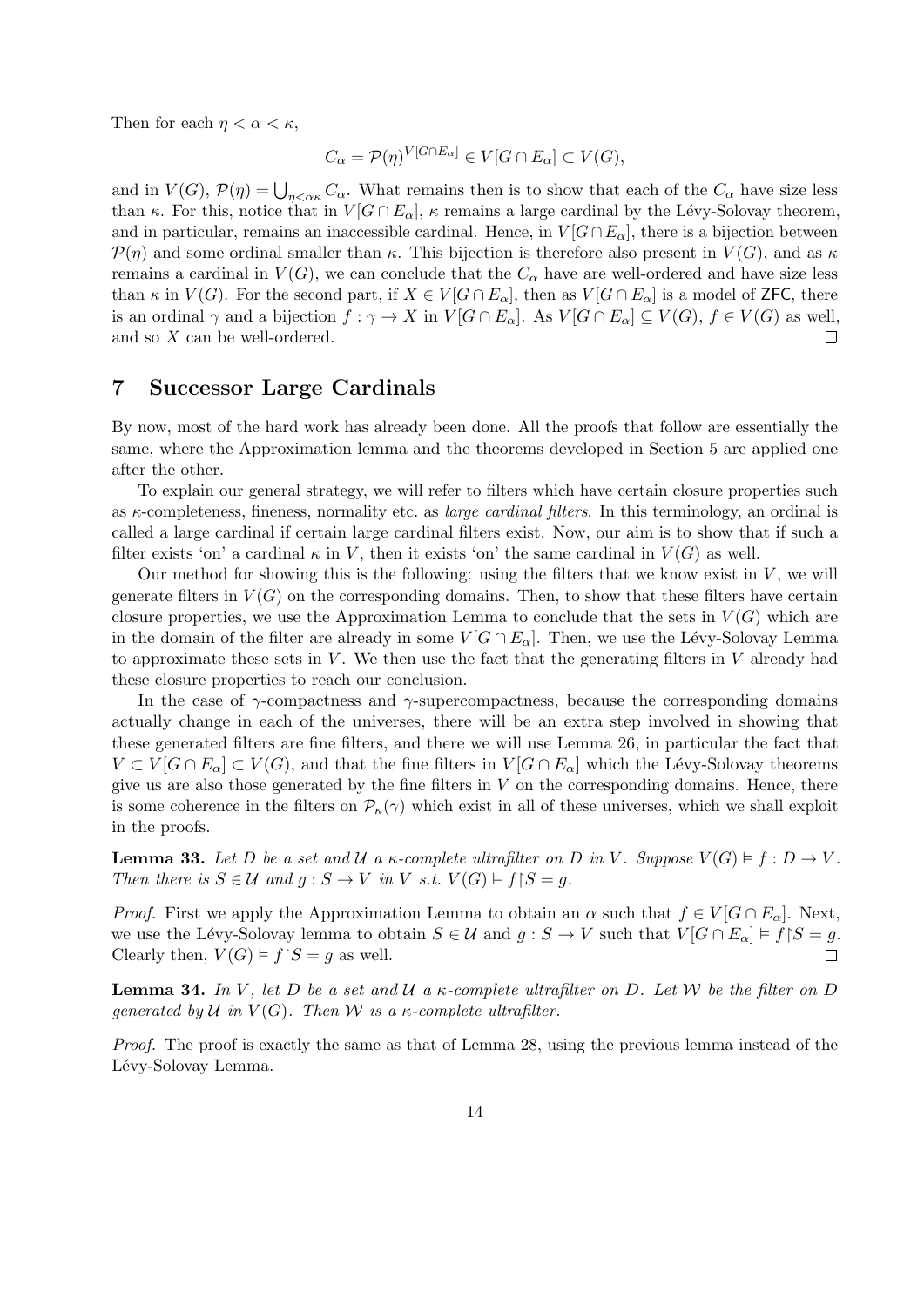- (i) Ultrafilter. In  $V(G)$ , let  $X \subseteq D$ . Let  $(f : D \to 2)^{V(G)}$  be the indicator function of X. Let  $Y \in \mathcal{U}$  and  $(g: Y \to 2)^V$  be such that  $V(G) \models f|Y = g$ . As  $\mathcal{U}$  is an ultrafilter, it follows that  $g^{-1}(i) \in \mathcal{U}$  for exactly one  $i \in 2$ . Depending on which, we can conclude that there is a  $Z \in \mathcal{U}$ such that  $V(G) \models Z \subseteq X$  or  $V(G) \models Z \subseteq (D \setminus X)$ . Accordingly, exactly one of X and  $D \setminus X$  is in W.
- (ii)  $\kappa$ -complete. Let  $\gamma < \kappa$  and  $(f: D \to \gamma)^{V(G)}$ . Using the previous lemma, obtain  $Y \in \mathcal{U}$  and  $(g: Y \to \gamma)^V$  such that  $V(G) \models f \upharpoonright Y = g$ . By  $\kappa$ -completeness it follows that  $g^{-1}(\alpha) \in \mathcal{U}$  for some  $\alpha \in \gamma$ . Hence we get  $f^{-1}(\alpha) \in \mathcal{W}$  for some  $\alpha \in \gamma$ .

$$
\Box
$$

**Theorem 35.** In V, let  $\kappa \leq \gamma$ . If  $\kappa$  is a measurable,  $\gamma$ -compact,  $\gamma$ -supercompact cardinal, then it stays so in  $V(G)$ . Further, the required ultrafilters in  $V(G)$  are the ones generated by the corresponding ultrafilters in V. Consequently, if  $\kappa$  is strongly compact or supercompact in V, it stays so in  $V(G)$ .

*Proof.* (i) **Measurable.** This follows easily from the above, noting that if  $U$  is a non-principal filter on  $\kappa$  in V, then the filter W it generates on  $V[G]$  is non-principal as well. We only show that if U is normal, then W is normal as well. So, let  $f \in V(G)$  be such that

 $((f : \kappa \to \kappa) \wedge (f \text{ is decreasing}))^{V(G)}$ .

Using Lemma 33, obtain  $Y \in \mathcal{U}$  and  $q \in V$  such that

$$
((g:Y \to \kappa) \land (g \text{ is decreasing}))^V
$$

and  $V(G) \models f|Y = q$ . Clearly then, q is decreasing on a set in U, and if U is normal in V, it follows that there is some  $Y \in \mathcal{U}$  such that q is constant on Y. Consequently, we get that in  $V(G)$ , f is constant on a set in U, and hence on a set in W.

- (ii)  $\gamma$ -compact. Let U be a fine measure on  $\mathcal{P}_{\kappa}(\gamma)$  in V. Let V be the  $\kappa$ -complete measure it generates on  $\mathcal{P}_{\kappa}(\gamma)^{V}$  in  $V(G)$ , and let W be the filter generated by V on  $\mathcal{P}_{\kappa}(\gamma)$  in  $V(G)$ . As W is generated by a  $\kappa$ -complete ultrafilter on  $\mathcal{P}_{\kappa}(\gamma)^{V} \subseteq \mathcal{P}_{\kappa}(\gamma)$ , we get that W is a  $\kappa$ -complete ultrafilter itself. For fineness, let  $X \in \mathcal{P}_{\kappa}(\gamma)^{V(G)}$ . By the Approximation lemma, there is an  $\alpha$  such that  $X \in V[G \cap \alpha]$ , and as  $\kappa$  is not collapsed when going from V to  $V[G \cap E_{\alpha}]$ ,  $X \in \mathcal{P}_{\kappa}(\gamma)^{V[G \cap E_{\alpha}]}$ . Hence, by the Lévy-Solovay theorem,  $\hat{X} \in \mathcal{V}'$ , where  $\mathcal{V}'$  is the fine measure that U generates on  $\mathcal{P}_{\kappa}(\gamma)^{V[G\cap E_{\alpha}]}$ . But  $\mathcal{P}_{\kappa}(\gamma)^{V[G\cap E_{\alpha}]} \subseteq \mathcal{P}_{\kappa}(\gamma)^{V(G)}$ , and so  $\mathcal{U} \subseteq \mathcal{V}' \subseteq \mathcal{W}$ . So  $W$  is fine as well.
- (iii)  $\gamma$ -supercompact. Using what we have proved so far, all that is left to show is that if  $\mathcal U$  is a normal measure on  $\mathcal{P}_{\kappa}(\gamma)$  in V, then W is normal on  $\mathcal{P}_{\kappa}(\gamma)$  in  $V(G)$ . So, let

$$
((f: \mathcal{P}_{\kappa}(\gamma) \to \gamma) \land (\forall X \in \mathcal{P}_{\kappa}(\gamma)[f(X) \in X]))^{V(G)}.
$$

Let h be the restriction of f to  $\mathcal{P}_{\kappa}(\gamma)^V$ . Using the Approximation Lemma, obtain  $\alpha$  such that  $h \in V[G \cap E_\alpha]$ . Using the Lévy-Solovay Lemma obtain  $Y \in \mathcal{U}$  and  $(g: Y \to \gamma)^V$  such that  $V[G \cap E_\alpha] \models h|Y = g$ . Clearly, g is a choice function on a set in U in V, and by the normality of U in V, we get that q is constant on a set in U, and so h is constant on a set in U, and consequently f is constant on a set in  $W$  in  $V[G]$ .

 $\Box$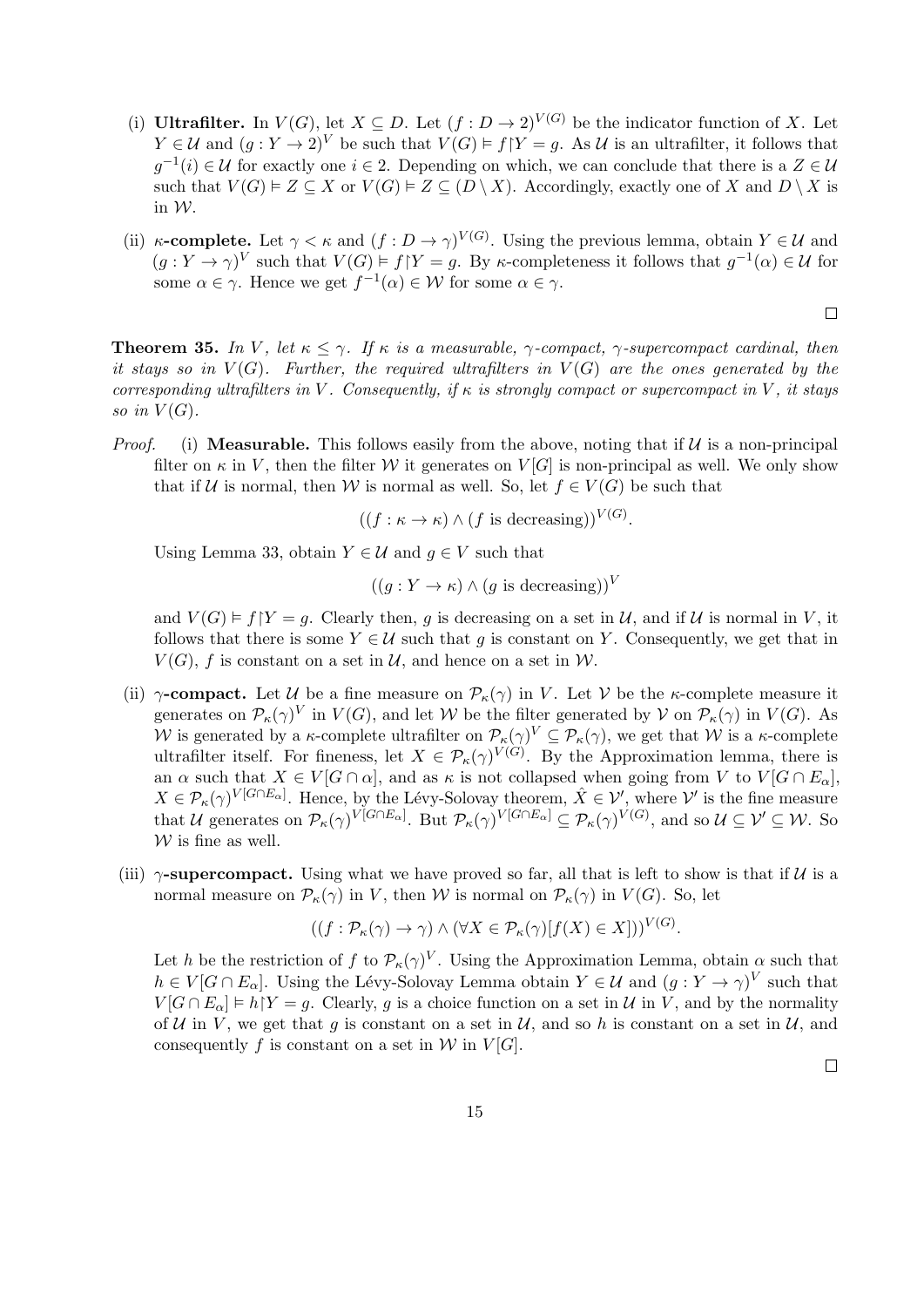Note that the measurability of  $\kappa$  in  $V(G)$  in combination with Lemma 23, which we recall was proven in ZF, shows that  $\mathcal{P}(\eta)$  is not well-orderable in  $V(G)$ . This, in combination with Lemma 32 shows that  $AC_{\kappa}$  fails in  $V(G)$ .

Corollary 36. Let  $\eta$  be a regular cardinal, and  $\kappa > \eta$  be a measurable cardinal or a  $\gamma$ -compact cardinal or a  $\gamma$ -supercompact cardinal. Then there is a symmetric submodel of a generic extension of the universe which is a model of  $ZF + \neg AC_{\kappa} + \gamma$  is a cardinal,  $\kappa = \eta^+$  and  $\kappa$  is a measurable or  $\gamma$ -compact or  $\gamma$ -supercompact cardinal". Consequently, the same is true for  $\kappa$  being strongly compact or supercompact.  $\Box$ 

### 8 Conclusion

In this report, we have shown how models of set theory where the axiom of choice fails can have very counterintuitive properties. For all of the large cardinal properties that we chose, the methods were very uniform, in that only minor modifications had to be made depending on the choice of the particular largr cardinal notion in order to make our two basic lemmas, the Approximation Lemma and the Lévy-Solovay Lemma applicable. It would be interesting to see whether models for various other counterintuitive statements which are consistent with ZF and the negation of AC can be found by similar techniques. As our investigation was inspired by statements that are true in models of determinacy, this biases the following list:

- (i) A model with consecutive measurable, strongly compact and supercompact cardinals. It should be mentioned that such a model is obtained in [AH86].
- (ii) A model where  $\aleph_1$  is measurable and the club filter is an ultrafilter [Mit02].
- (iii) A model where there is a cardinal with the strong partition property (cf. [Kle77]).
- (iv) A model with an arbitrarily large initial segment such that each cardinal in this initial segment has countable cofinality [Git80].
- (v) A model with a measurable cardinal with no normal measure on it [BG12].

It should be pointed out that as the references suggest, models as mentioned above have been shown to exist already. What would be of interest would be to see if similar 'elementary' methods as in this report can be used to obtain them.

Another avenue would be to investigate other large cardinal properties which successor cardinals can be made to satisfy. In the case of properties defined by way of (finite exponent) partition relations, this can be easily done. For the case of weakly compact cardinals for example, the relevant lemmas can be found in [Jec08], or, in our terminology, in [Dim11]. For other types of large cardinal properties which can be meaningfully expressed in ZF alone, it would be interesting to see if they can also be satisfied by successor cardinals in models where the axiom of choice fails. Another interesting direction would be to construct models of  $ZF + L$  starting from a model of a theory which has consistency strength less than  $ZFC + L$ , for those large cardinal properties L for whom this is possible. We leave such questions for future investigations.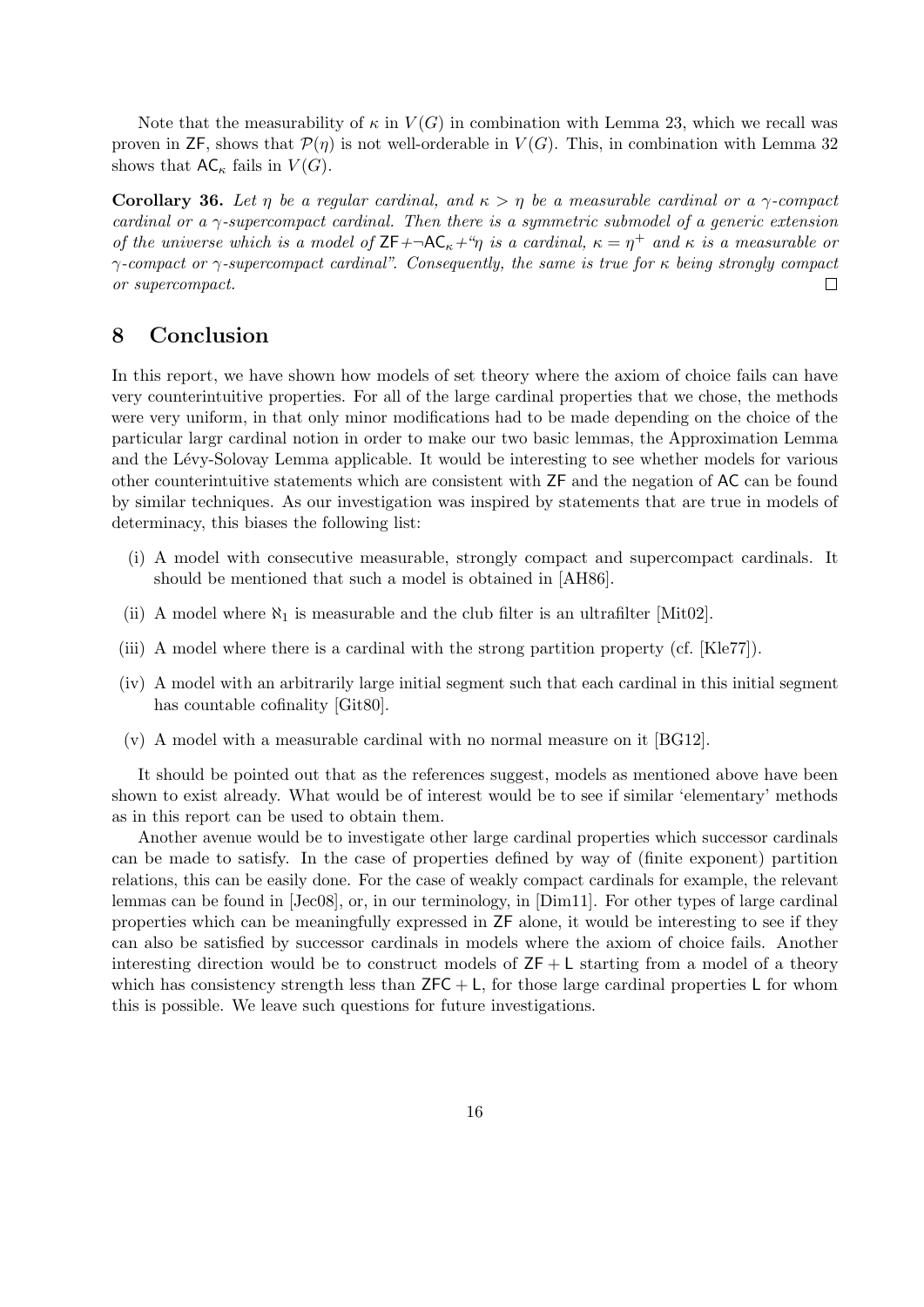### References

- [AH86] Arthur W Apter and James M Henle. Large cardinal structures below  $\aleph_{\omega}$ . Journal of Symbolic Logic, pages 591–603, 1986.
- [BG12] Eilon Bilinsky and Moti Gitik. A model with a measurable which does not carry a normal measure. Archive for Mathematical Logic, pages 1–14, 2012.
- [Bol02] Stefan Bold. AD und Superkompaktheit. PhD thesis, Diplomarbeit, Rheinische Friedrich-Wilhelms-Universität Bonn, 2002.
- [Dim11] Ioanna Matilde Dimitriou. Symmetric Models, Singular Cardinal Patterns, and Indiscernibles. PhD thesis, Universitäts-und Landesbibliothek Bonn, 2011.
- [Git80] Moti Gitik. All uncountable cardinals can be singular. Israel Journal of Mathematics, 35(1-2):61–88, 1980.
- [Ham01] Joel David Hamkins. Gap forcing. Israel Journal of Mathematics, 125(1):237-252, 2001.
- [HW00] Joel David Hamkins and W Hugh Woodin. Small forcing creates neither strong nor woodin cardinals. Proceedings of the American Mathematical Society, pages 3025–3029, 2000.
- [Jec68] Thomas J Jech.  $\omega_1$  can be measurable. Israel Journal of Mathematics, 6(4):363–367, 1968.
- [Jec78] Thomas J Jech. *Set theory*, volume 79. Academic press, 1978.
- [Jec08] Thomas J Jech. The axiom of choice. Courier Dover Publications, 2008.
- [Kan08] Akihiro Kanamori. The higher infinite: large cardinals in set theory from their beginnings. Springer Verlag, 2008.
- [Kie06] Vincent Kieftenbeld. Notions of Strong Compactness without the Axiom of Choice. Institute for Logic, Language and Computation (ILLC), University of Amsterdam, 2006.
- [Kle77] Eugene M Kleinberg. Infinitary combinatorics and the axiom of determinateness. Springer-Verlag Berlin, 1977.
- [Kun80] Kenneth Kunen. Set theory. Elsevier, 1980.
- [Lav07] Richard Laver. Certain very large cardinals are not created in small forcing extensions. Annals of Pure and Applied Logic, 149(1):1–6, 2007.
- [LS67] Azriel Levy and Robert M Solovay. Measurable cardinals and the continuum hypothesis. Israel Journal of Mathematics, 5(4):234–248, 1967.
- [Men75] Telis K Menas. On strong compactness and supercompactness. Annals of Mathematical Logic,  $7(4):327-359$ , 1975.
- [Mit02] William Mitchell. One repeat point gives the closed unbounded ultrafiler on  $\omega_1$ , 2002.
- [Spe80] Mitchell Spector. A measurable cardinal with a nonwellfounded ultrapower. The Journal of Symbolic Logic, 45(3):623–628, 1980.